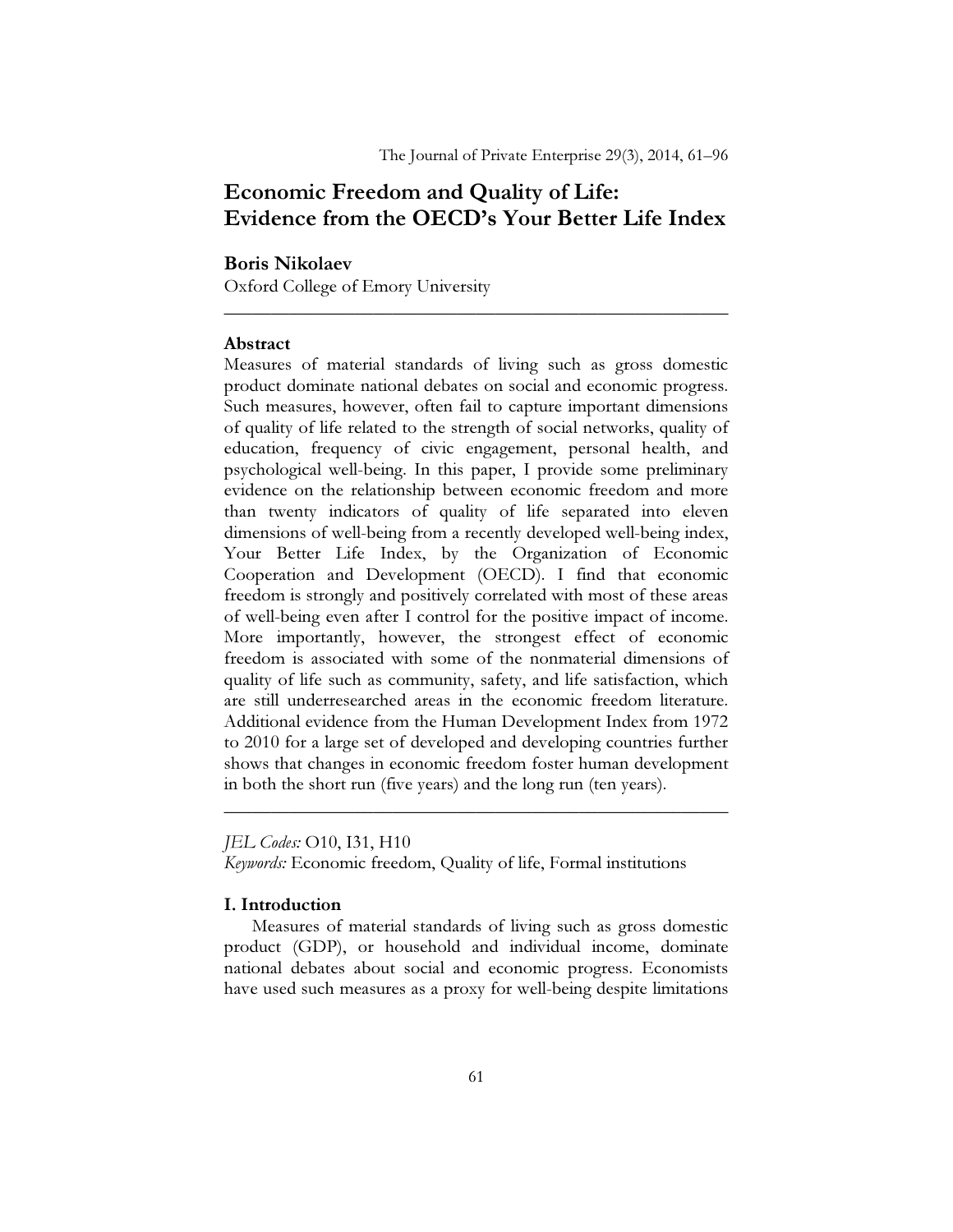long recognized by social scientists.<sup>1</sup> GDP, for example, does not take into account environmental externalities and the depletion of natural resources; it does not recognize social and economic inequalities or the value of nonmarket work such as raising a child or volunteering; it increases after a natural disaster or health epidemic as infrastructure is renewed and new patients are diagnosed. More importantly, GDP is a poor measure for quality of life because it fails to account for the crucial dimension of psychological well-being.

 The measurement of social and economic progress, however, is undergoing a fundamental change. Some have called it a revolution (Frey 2010), and others have called for a revolution (Layard 2005). In 2008, for example, the French president, Nicolas Sarkozy, formed a commission of twenty-five members, including five Nobel Prize laureates, that produced the most comprehensive study on measuring quality of life to date (Stiglitz, Sen, and Fitoussi 2009).<sup>2</sup> The so-called Sarkozy Report, a 292-page document, represents a "remarkable breakthrough in economist's [sic] thinking about the direction in which economic measurement needs to go." (Easterlin and Sawangfa 2010, p.1) The commission recognizes that quality of life is a much broader concept than economic production and living standards, and its key message is that there must be a shift from measuring economic production to measuring people's well-being.

 Such a shift is now happening and gathering momentum. In Britain, for example, a coalition led by Prime Minister David Cameron is starting to measure general well-being by asking people how happy, anxious, and satisfied they are with their lives. For the past couple of years, the OECD has published an index on wellbeing, Your Better Life Index, which includes eleven different dimensions of quality of life: housing, income, jobs, community, education, civic engagement, environment, health, work-life balance, safety, and life satisfaction. Most of these categories are constructed using both objective measures (e.g., life expectancy) and subjective ones (e.g., self-reported level of health). Similarly, Gallup is now

 $\overline{a}$ 

<sup>&</sup>lt;sup>1</sup> For a comprehensive overview of the limitations of GDP see Bergh (2009). The author also explains why GDP has been traditionally used as a measure of social performance regardless of the overwhelming criticism that it is not a good measure for quality of life.

<sup>2</sup> One of the key motivations for the formation of the commission by Nicolas Sarkozy was the huge discrepancy between standard measures of socioeconomic performance such as economic growth, inflation, and unemployment and the population's widespread perceptions about quality of life.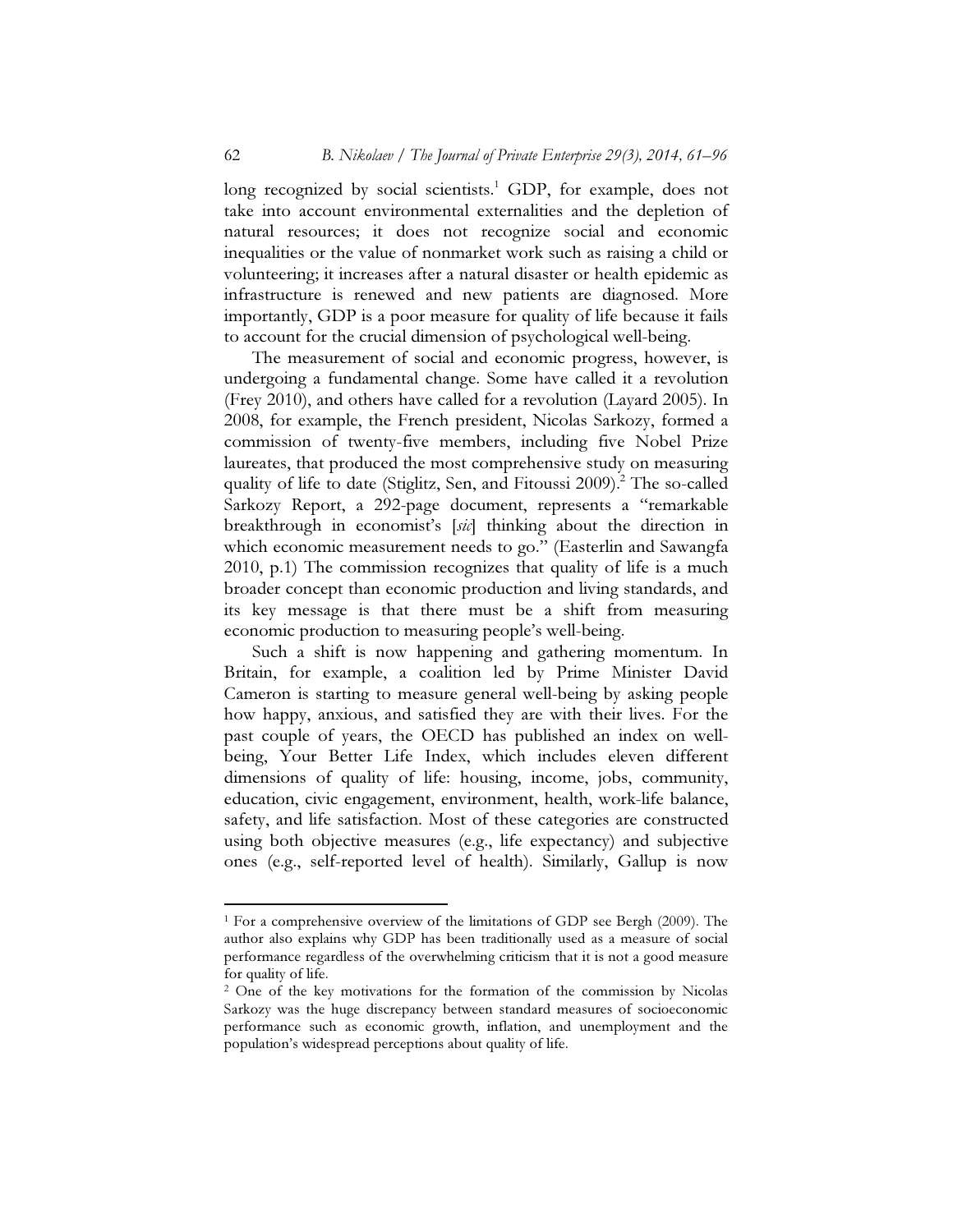conducting surveys in 140 countries that ask people about their lifeevaluation and emotional states. In the United States, the Rockefeller Foundation launched a project in 2010, The State of the USA, which aims to create a national dataset of key indicators that go beyond GDP.

 This paper provides some preliminary evidence on the relationship between economic freedom and quality of life and is thus exploratory in its nature. The first part of the paper examines a dashboard of indicators for quality of life from the OECD's Your Better Life Index and how they relate to the Economic Freedom of the World Index (EFWI) (Gwartney et al. 2012). Some of these indicators, such as household income and unemployment rate, have been studied extensively in the literature. Others, such as social support networks, crime, and work-life balance, have received little or no attention so far. Thus, instead of concentrating on particular outcomes, the goal of this study is to provide a more holistic approach and present a comprehensive set of well-being indicators, which individually may be less robust, but as a whole will hopefully be convincing and suggest some important patterns for future research. One advantage of using this new index is that selected indicators for quality of life can be evaluated on the basis of inequality across genders and income classes, which is something that previous studies rarely take into account due to lack of data.

 Furthermore, the majority of previous studies emphasize the importance of economic freedom in promoting higher material standards of living through faster rates of capital investment (Hall et al. 2010; Gwartney et al. 2006), more rapid economic growth, and lower unemployment and poverty rates (Azman-Saini 2010; Heckelman et al. 2009; Feldmann 2007; Scully 2002; Grubel 1998). The evidence in this paper, however, suggests that economic freedom may play an even more important role in promoting quality of life through other dimensions of well-being. Higher level of economic freedom, for example, may help strengthen social networks, improve the quality of the local environment, encourage more people to pursue higher education, and discourage people from engaging in socially destructive behaviors such as crime. These areas are still largely underresearched in the economic freedom literature. Only one study, for example, explores the effect of economic freedom and social capital, measured by the generalized level of trust in society, and finds a positive link between the two (Berggren and Jordahl 2006). In addition, only a few papers look at the effect of economic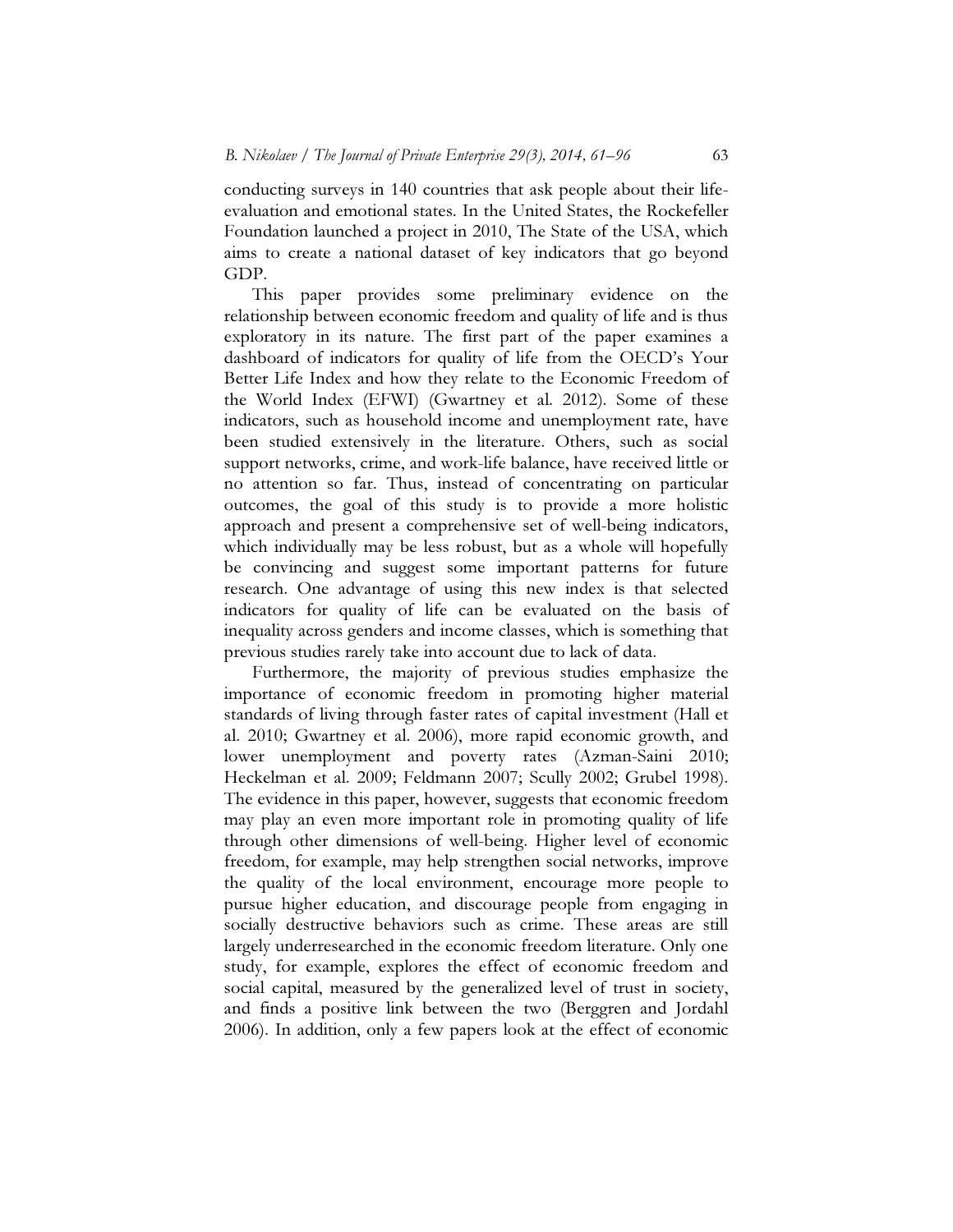freedom on education and health. In one of them, Hall et al. (2010) suggest that economic freedom may encourage higher investment in human capital, which may lead to better educational outcomes. Similarly, Stroup (2007) finds that countries with more economic freedom tend to have a higher adult literacy rate, longer life expectancy, lower mortality rate, and better disease prevention. Finally, there is an emerging literature on the relationship between economic freedom and happiness (e.g., see Gropper et al. 2012; Ovaska and Takashima 2006; Veenhoven 2000), which is still in its infancy.

 The relationship between these variables is always uncertain because it is difficult to isolate the effect of economic freedom from the effect of other variables, such as income, even with standard econometric techniques. What makes causal inferences especially difficult in this study is that the OECD's Your Better Life Index contains data for only one year. Thus, in the second part of this paper, I use a large dataset from 1970 through 2010 to explore the cross-country and longitudinal relationship between economic freedom and the Human Development Index (HDI). I find that the positive effect of economic freedom is strong and long lasting. Interestingly, changes in the EFWI also have a strong and positive effect on human development over both the short run (five years) and also the long run (ten years).

### II. Approaches to Measuring Quality of Life

 The Sarkozy Report identifies three conceptual approaches to measuring quality of life. The first approach is based on the notion of subjective well-being. This approach views people as the best judges of their own condition. It is linked to the philosophical tradition of utilitarianism and has a strong appeal because it recognizes the popular view that the end goal of human existence is to be "happy" or "satisfied" with one's life. Based on extensive research evidence, the commission agrees that subjective well-being can be measured in a reliable and meaningful manner. Nevertheless, since subjective wellbeing has different dimensions—cognitive evaluations of one's life, positive emotions such as joy and pride, and negative emotions such as joy and worry—the commission suggests that each of these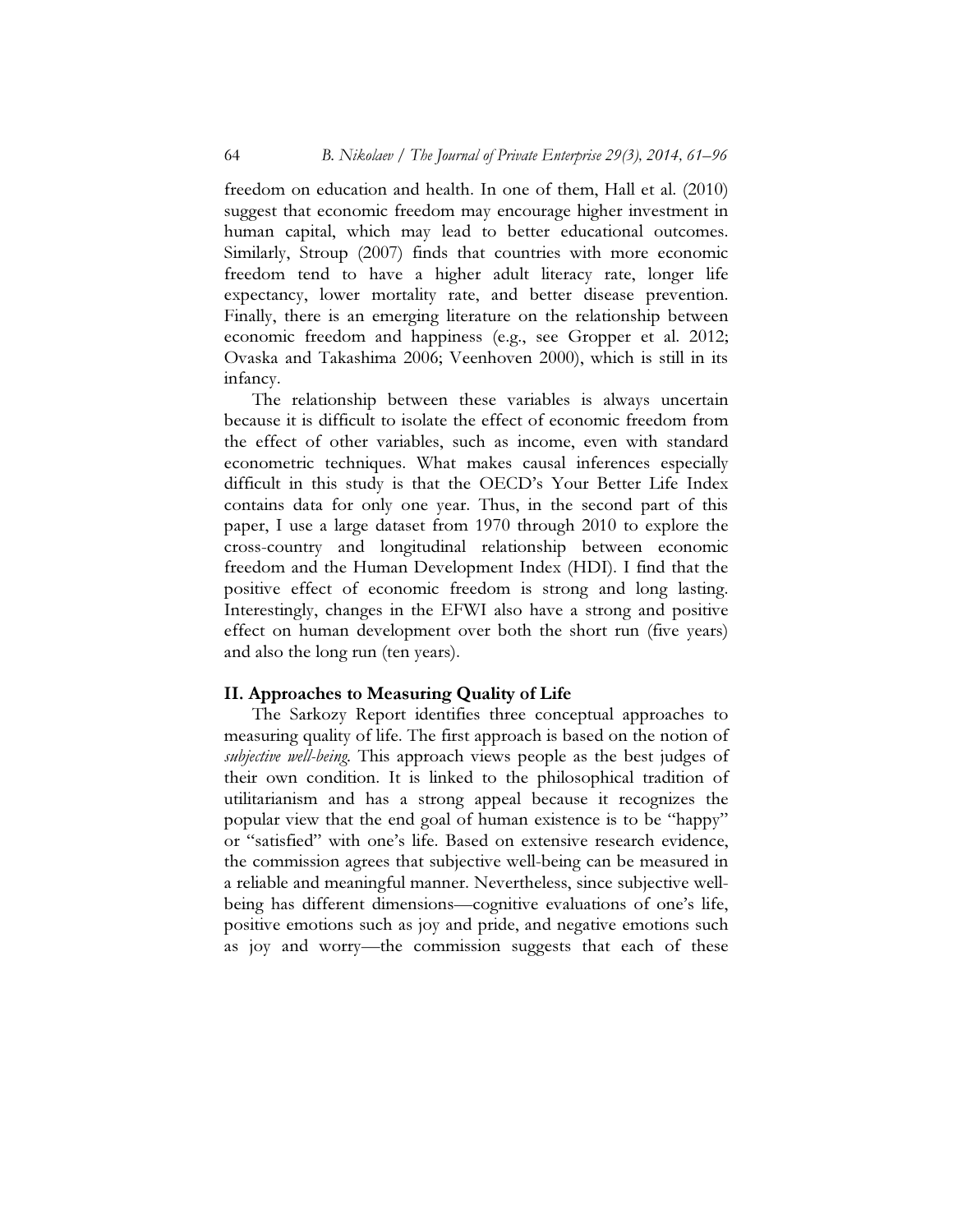aspects should be measured separately to gain a complete appreciation of people's lives.<sup>3</sup>

 The second approach to measuring quality of life is based on the notion of *capabilities*. This approach views people's lives as

a combination of various "doings and beings" (functionings), and of the freedom to choose among these functionings (capabilities). Some of these capabilities may be quite elementary, such as being adequately nourished and escaping premature mortality, while others may be more complex, such as having the literacy required to participate actively in political life. The foundations of the capability approach, which has strong roots in philosophical notions of social justice, reflect a focus on human ends and on respecting the individual's ability to pursue and realize the goals that he or she values; a rejection of the economic model of individuals acting to maximize their self-interest heedless of relationships and emotions; an emphasis on the complementarities between various capabilities; and a recognition of human diversity, which draws attention to the role played by ethical principles in the design of the "good" society. (Stiglitz et al. 2009, p. 42)

 The third approach is developed within the economics tradition and is based on the notions of *fair allocations*. This approach is common in welfare economics and requires weighing the nonmonetary dimensions of quality of life (beyond the goods and services traded on the market) in a way that respects people's preferences.

 The capabilities and fair allocations approaches favor measurement of people's objective conditions and the opportunities available to them. Although these objective features can be instrumental to one's happiness, both of these conceptual approaches consider the expansion of people's functionings and freedoms as intrinsically valuable. And while the list of objective features depends on value judgments, there seems to be a universal agreement across

 $\overline{a}$ 

<sup>3</sup> For additional justification of using subjective well-being data see Frey and Stutzer (2002), Kahneman and Kruger (2006), and Di Tella and McCulloch (2006). These studies argue that aggregated subjective well-being data pass different validation tests and move predictably with other external variables (such as income, marriage, unemployment, and growth in GDP) and are thus valid, reliable, and comparable.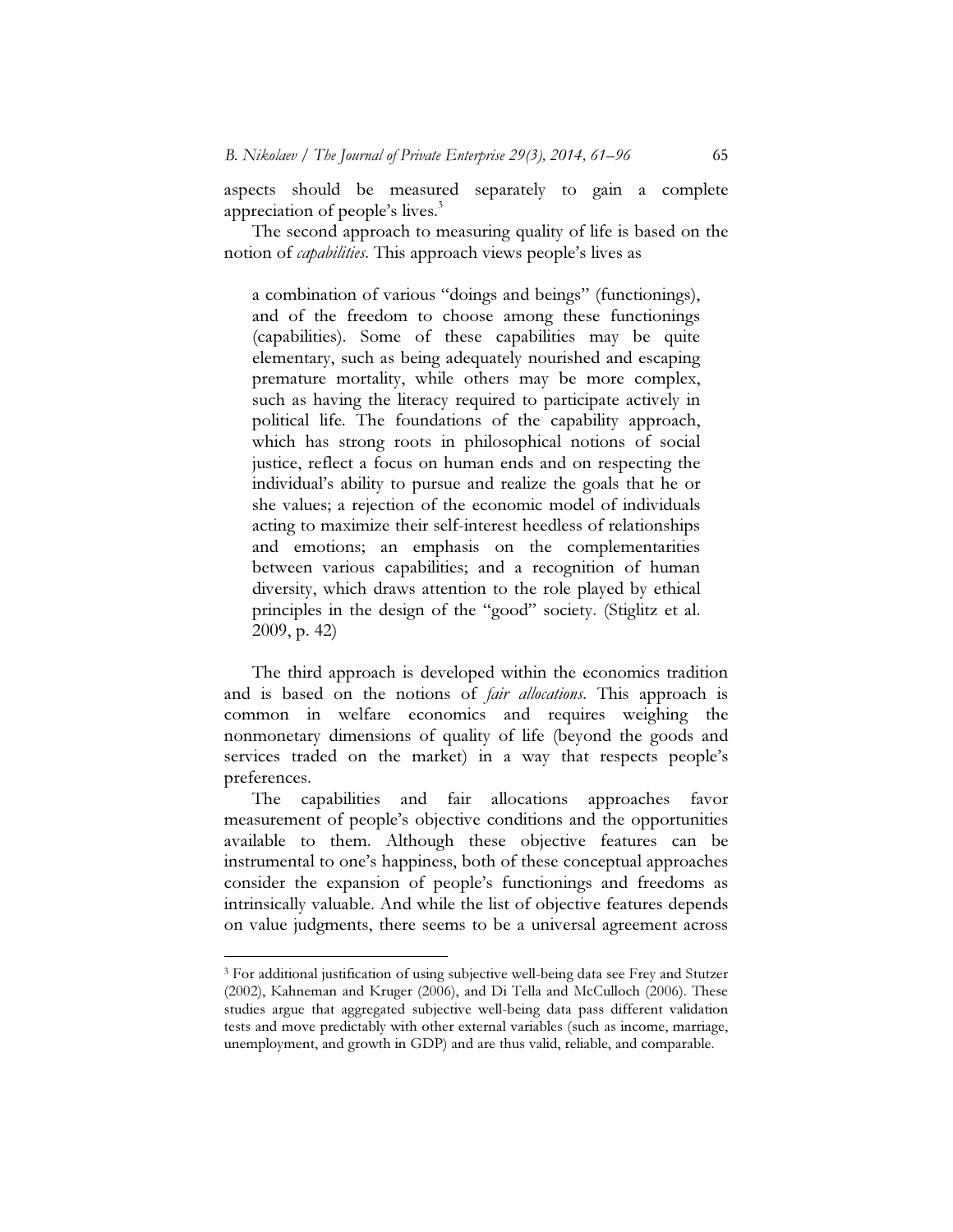individuals, cultures, and times about the most important aspects that determine quality of life. The commission identifies eight dimensions important to quality of life: health, education, economic well-being, work, political voice, personal relationships, environment, and security (Stiglitz et al. 2009, pp. 45–58). Finally, the commission recommends that each dimension for quality of life should be evaluated on the basis of inequality across people, socioeconomic groups, and generations.

## III. Economic Freedom and Quality of Life in the OECD **Countries**

 This section describes the data that are used for the analytical part of this study.

### A. Data

 $\overline{a}$ 

 My main analysis uses data from the OECD's Your Better Life Index to examine the relationship between economic freedom and quality of life for a group of developed and emerging economies. The index consists of eleven areas that the OECD has identified as essential to well-being. The areas reflect material living conditions (housing, income, and jobs) and quality of life (community, education, environment, governance, health, life satisfaction, safety, and work-life balance). Each area is created using one to three specific measures, which are based on either objective or subjective indicators, or both. For example, the area "health" is created by taking into consideration life expectancy (an objective indicator) and the self-reported level of health (a subjective indicator). Thus, it is a good representation of the two approaches, the capability and the subjective well-being approaches, suggested by the Sarkozy Report. Table 3 in the Appendix provides descriptions and sources of all indicators in each one of the eleven areas.

 To avoid the criticism that aggregated indicators are subjectively constructed, I examine eighteen of the twenty-three variables that built each one of the eleven areas separately.<sup>4</sup> Data on these indicators cover thirty-four countries that are members of the OECD and represent most of the world's developed economies and a number of emerging economies. Unfortunately, data are available only for 2010, which constraints my analysis to a cross section of

<sup>4</sup> For a detailed report with justification for using each one of these areas please see OECD (2013).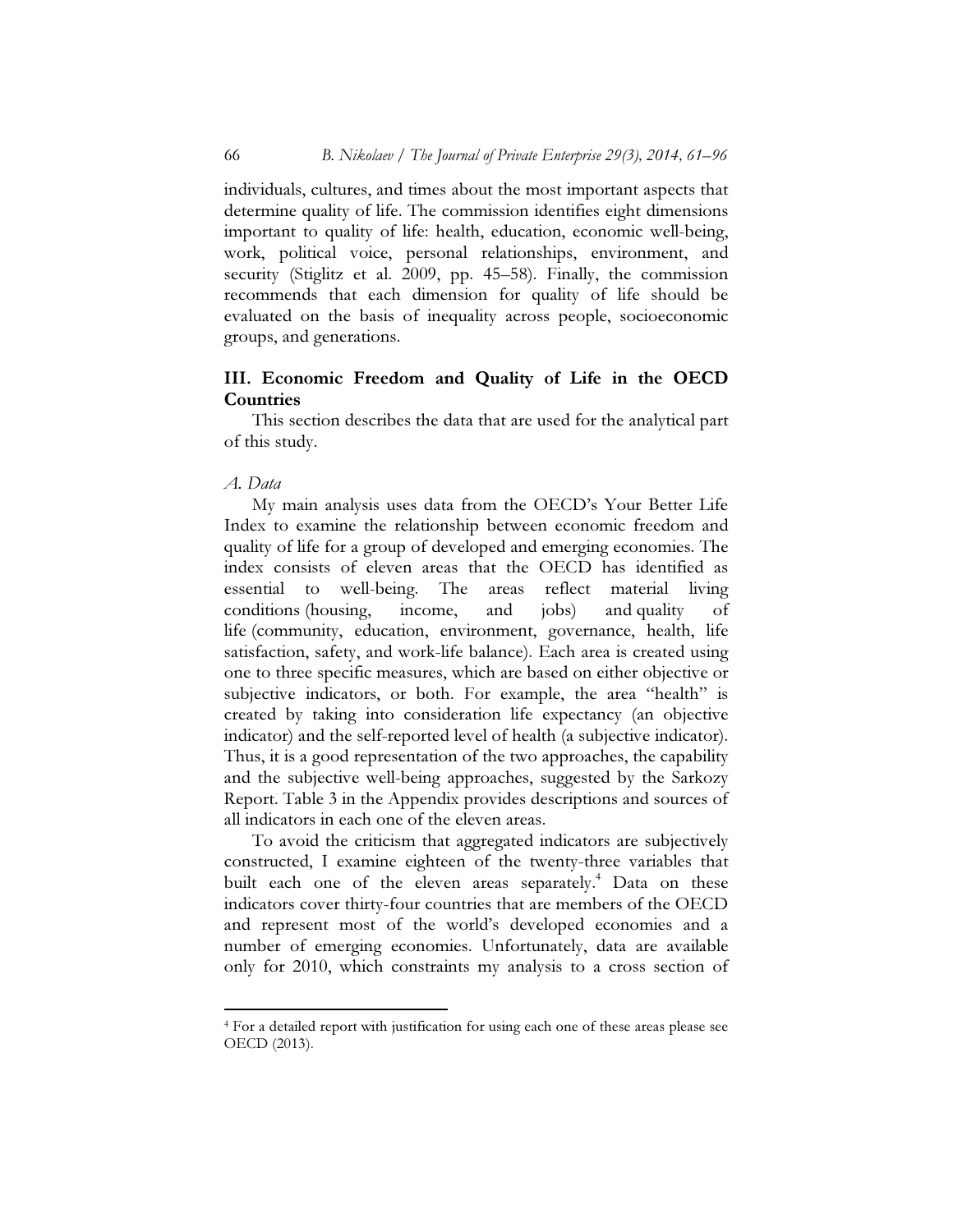countries. Finally, data on selected indicators are available for different socioeconomic groups, which allows me to compare differences between women and men, and between the top and bottom 20 percent of income earners.

 The measure of economic freedom came from the 2012 Economic Freedom of the World Index by Gwartney et al. (2012). The index measures the degree of economic freedom in five major areas: (1) size of government: expenditures, and taxes, enterprises; (2) legal structure and security of property rights; (3) access to sound money; (4) freedom to trade internationally; and (5) regulation of credit, labor, and business. Within these five major areas, there are twenty-three policy components. Many of these components are themselves made up of several subcomponents. In total, the index consists of forty-two distinct variables. Each component and subcomponent is placed on a scale from 0 to 10 that reflects the distribution of the underlying data. The subcomponent ratings are averaged to determine each component. The component ratings within each area are then averaged to derive ratings for each of the five areas. In turn, the five area ratings are averaged to derive the summary rating for each country. The EFWI is measured on a scale from 1 (least free) to 10 (most free). The mean value of the EFWI in the OECD subsample is 7.43, with values ranging from 6.37 to 8.4.

### B. Results for the Overall Sample

 I start the analysis by showing graphically how the EFWI correlates with eighteen indicators that measure quality of life in eleven different categories from the OECD's Your Better Life Index. The main results are presented in Figures 1 and 2, which show country averages for each one of the eighteen indicators for 2010. Although the analysis relies primarily on simple bivariate correlations, it is nevertheless suggestive that people who live in countries with a high degree of economic freedom also enjoy a higher material standard of living and better quality life.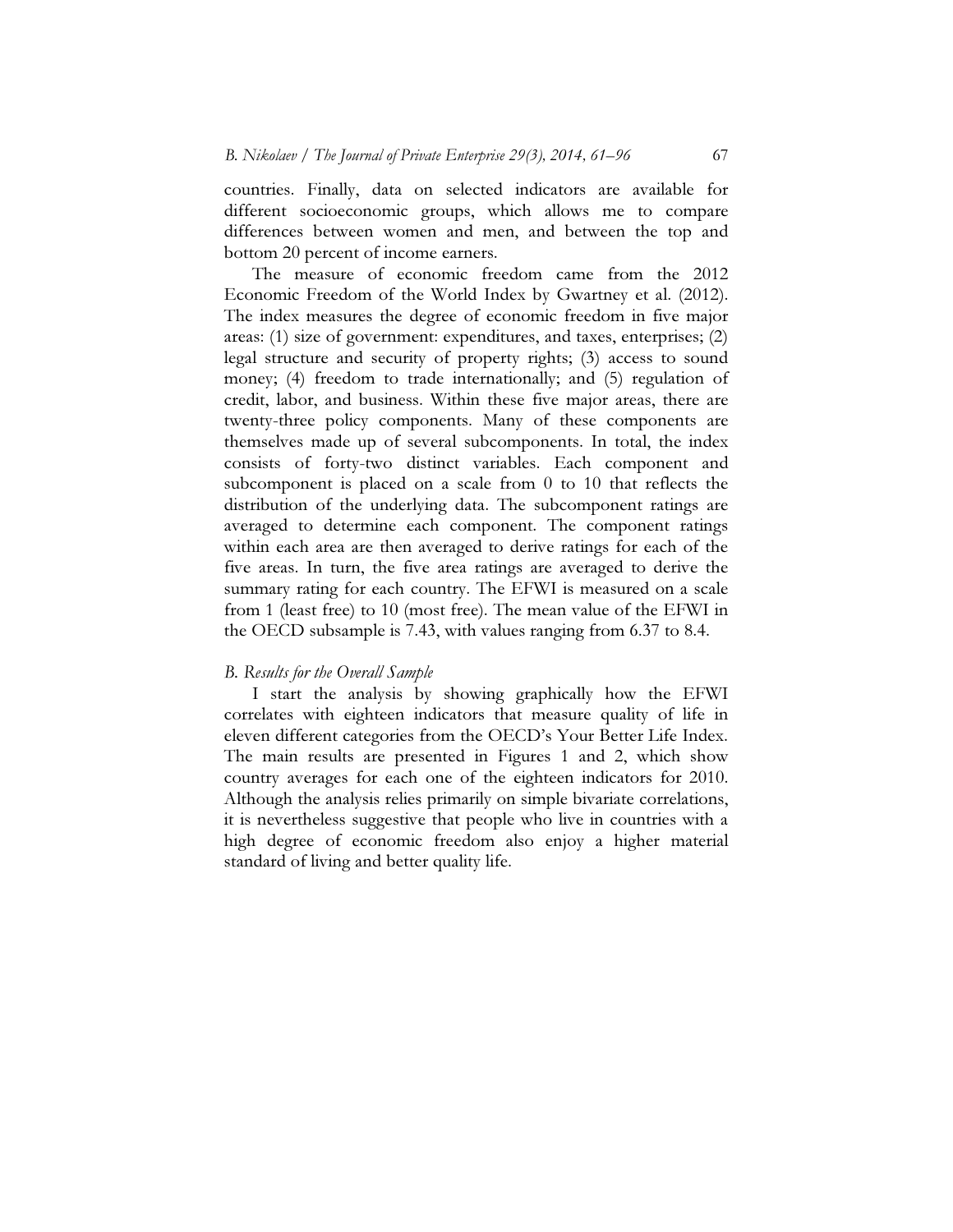Figure 1. Economic Freedom and Quality of Life in 34 OECD Countries, 2010



ECONOMIC FREEDOM OF THE WORLD INDEX

Note: See Table 3 in the Appendix for detailed definitions and sources of all variables used. Panel A: Life Expectancy represents the average length of life. Panel B: Self-Reported Health is based on a question: "How is your health in general?" and represents the proportion of respondents answering "good" or better. Panel C: Basic Facilities measures the proportion of dwellings with basic facilities for personal hygiene. Panel D: Educational Attainment shows the proportion of the population holding at least an upper secondary degree (as defined by the OECD-ISCED classification). Panel E: Years in Education represents the average duration of formal education. Panel F: Student Skills measures students' reading ability, math skills, and level in science. Panel G: Household Income represents disposable income (net of taxes, social security, and social transfers in-kind) in U.S. dollars, PPP, per capita. Panel H: Household Wealth shows financial wealth from various assets such as cash, bonds, and shares net of financial liabilities. Panel I: Rooms per Person measures the number of rooms in a dwelling divided by the number of persons living in the dwelling.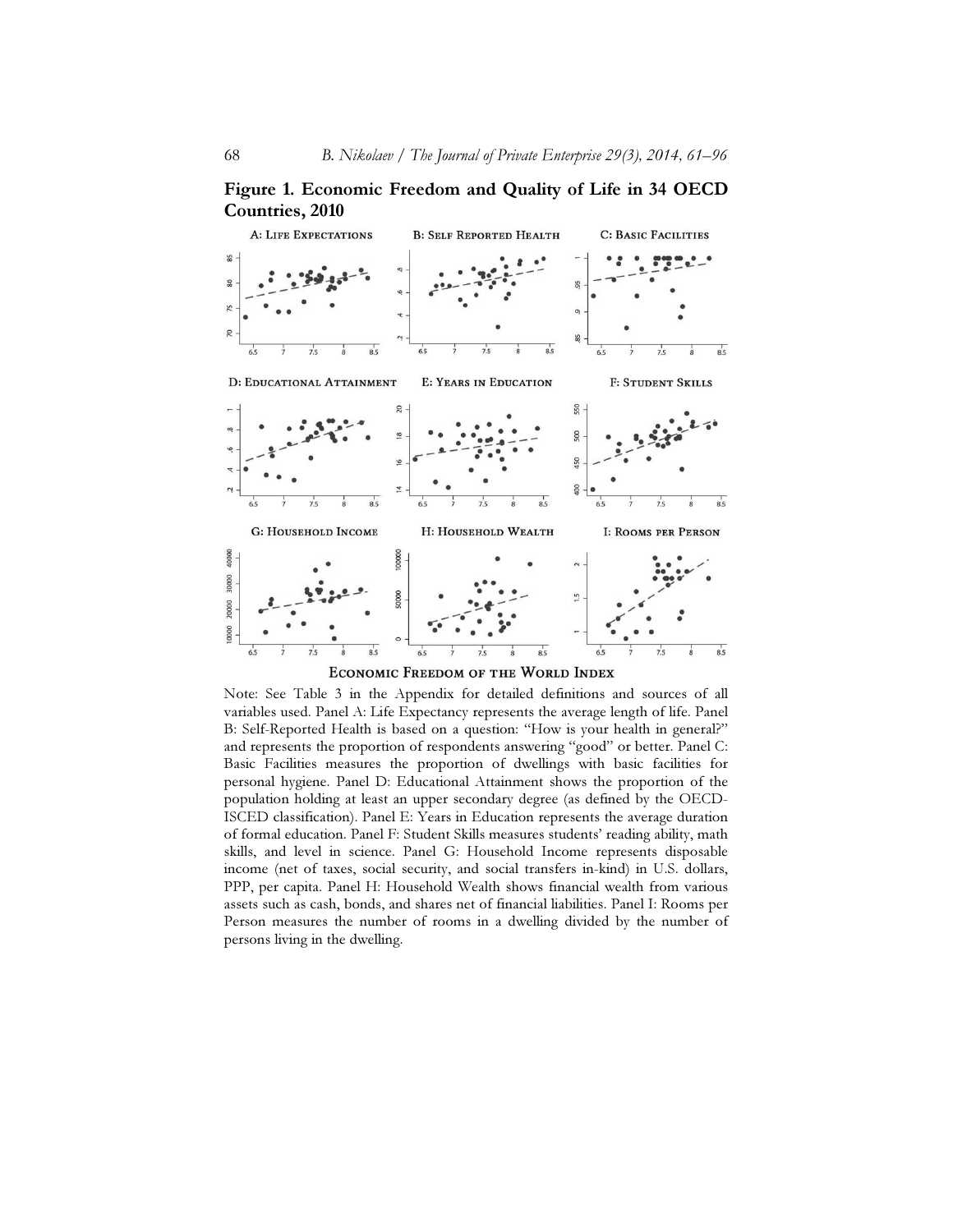Figure 2. Economic Freedom and Quality of Life in 34 OECD Countries, 2010



Note: See Table 3 in the Appendix for detailed definitions and sources of all variables used. Panel A: Social Network shows the proportion of the population reporting that they have relatives and friends they could count on for help if they were in trouble. Panel B: Life Satisfaction measures overall life satisfaction based on the Cantril Ladder (from 0, "worst possible life," to 10, "best possible life"). Panel C: Assault Rate represents the percentage of people who report being a victim of an assault crime in the last twelve months. Panel D: Air Pollution represents the population-weighted average concentrations of fine particles (PM10) in the air we breathe (measured in micrograms per cubic meter). Panel E: Water Quality shows the percentage of people who report being satisfied with the quality of local water. Panel F: Time Devoted to Leisure measures the number of hours devoted to leisure and personal care in a typical day. Panel G: Working Long Hours shows the proportion of employees who work for pay more than fifty hours a week. Panel H: Employment Rate represents the share of working-age population (15 years or older) who are currently employed in a paid job. Panel I: Job Security shows the share of dependent employment with job tenure of less than six months.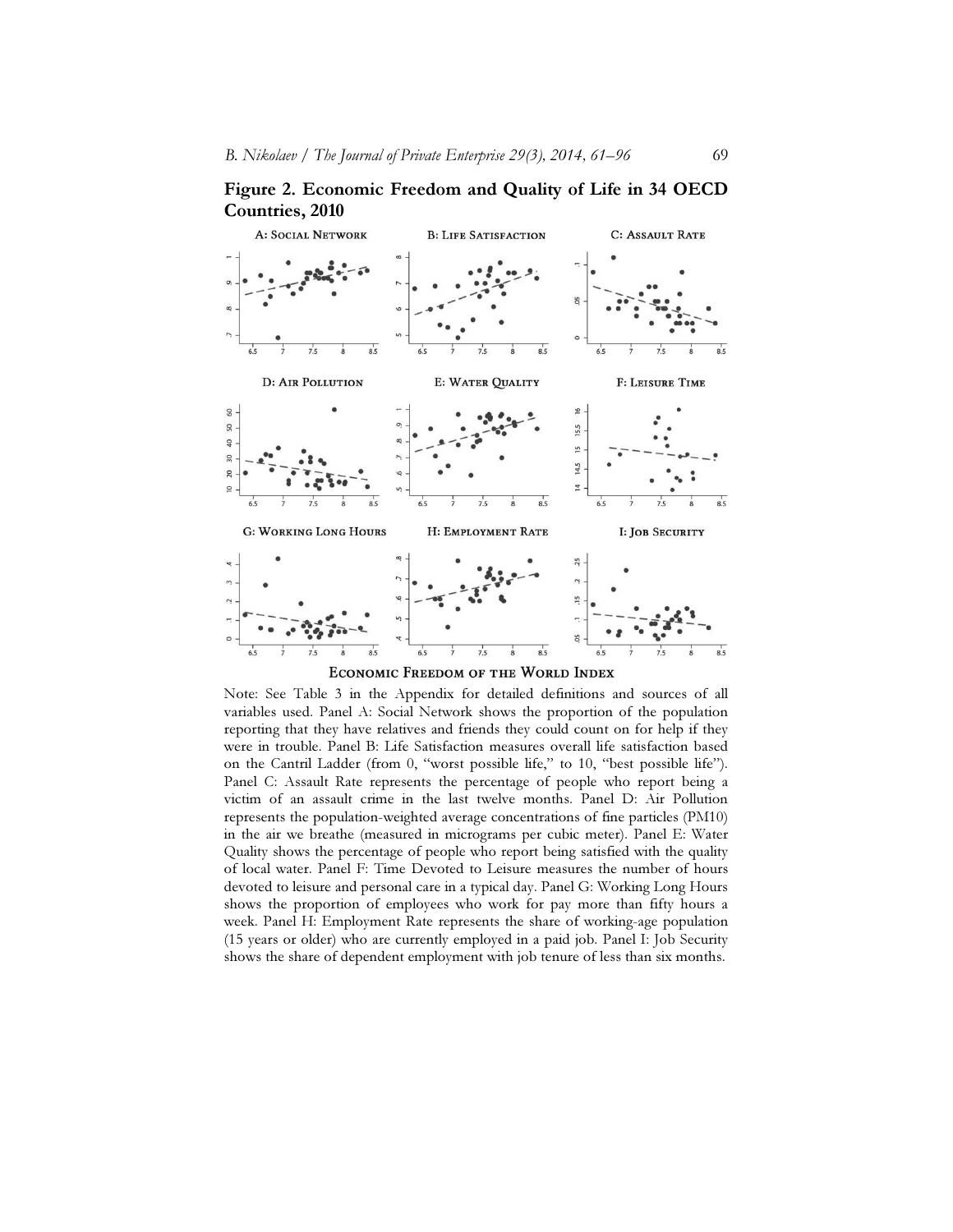The figures suggest that economic freedom is strongly and positively correlated with higher educational attainment and student skills, and with better health outcomes, including self-reported health. In addition, people who live in countries with institutions that are consistent with the principles of economic freedom are less likely to work long hours, more likely to find a job, and have higher income and household wealth. Further, they are more likely to enjoy clean air and water, safer neighborhoods, stronger social networks, and ultimately to report higher levels of life satisfaction.

 The only indicator suggesting a "bad" outcome is time devoted to personal care and leisure. The data, however, are not very convincing that such relationship exists, as it is scattered randomly around the plot, suggesting a slightly negative relationship. On the other hand, the other graph related to the category "work-life balance" suggests that fewer people in countries with a higher level of economic freedom work long hours. In addition, people who live in countries with higher degree of economic freedom are less likely to experience long-term unemployment, have greater job security, and earn more.

 Undoubtedly, many of these indicators have already been studied extensively in the economic freedom literature. For example, a large number of studies find that economic freedom is robustly correlated with many positive outcomes, such as faster rates of economic growth, higher investment in physical capital, lower unemployment rates, and rapid reduction of poverty (for an excellent summary of this literature see Hall and Lawson [2013]). However, limited research has been done on the effect of economic freedom on social capital, educational achievement, crime rate, work-life balance, health, and environmental quality. The graphs presented here (and in the following sections) suggest that the effect of economic freedom may be much stronger when it comes to some of these other dimensions of well-being.

#### C. Gender Differences

 One advantage of the OECD's Your Better Life Index is that data for selected indicators are available for the different subgroups of the population. In this section, I provide some preliminary evidence on the relationship between economic freedom and these indicators, separating it by gender. Figures 3 and 4 present the main results.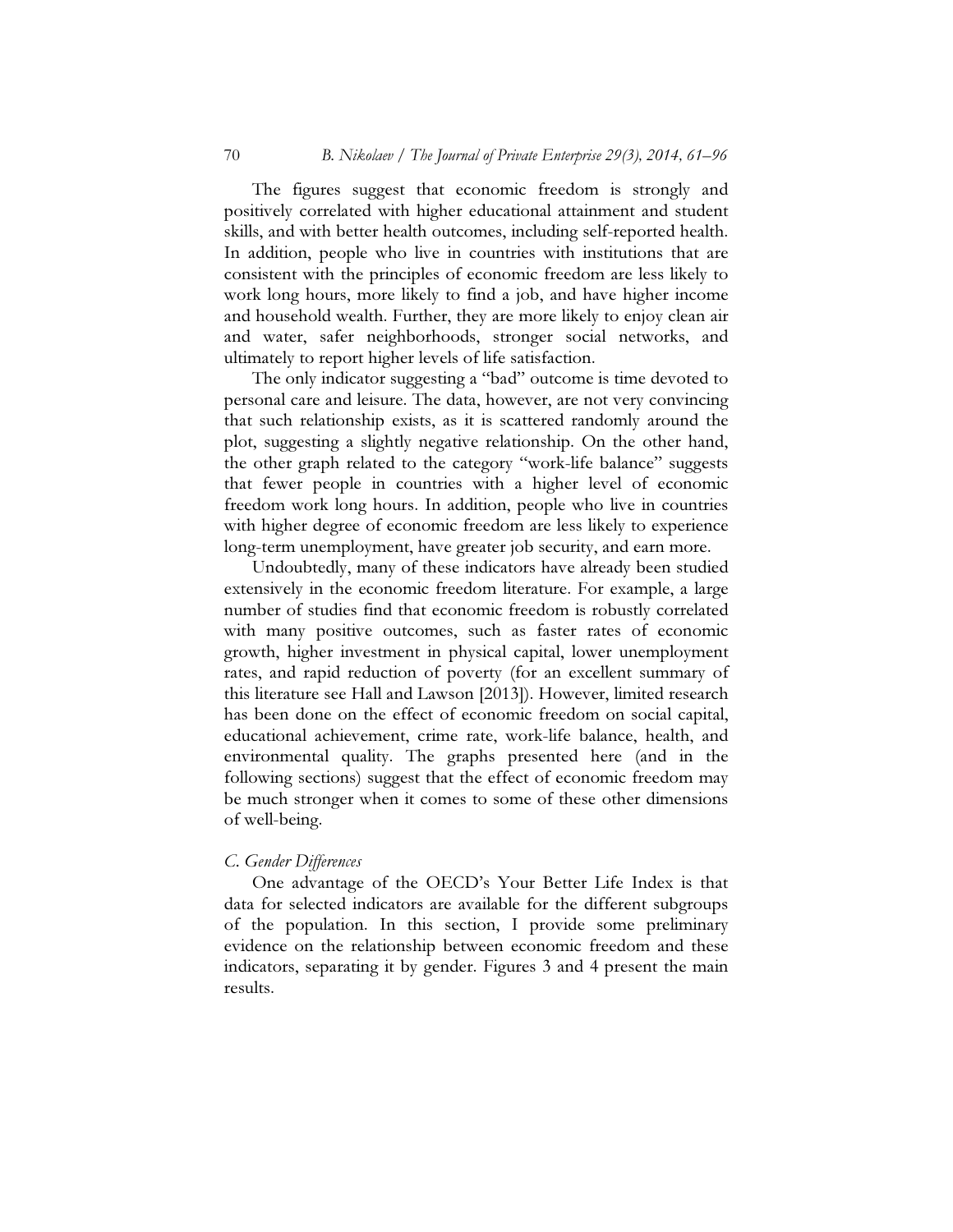

Figure 3. Economic Freedom and Quality of Life across

Note: See Table 3 in the Appendix for detailed definitions and sources of all variables used. Panel A: Life Expectancy represents the average length of life. Panel B: Self-Reported Health is based on a question, "How is your health in general?" and represents the proportion of respondents answering "good" or better. Panel C: Student Skills measures students' reading ability, math skills, and level in science. Panel D: Social Network shows the proportion of the population reporting that they have relatives and friends they could count on for help if they were in trouble. Panel E: Assault Rate represents the percentage of people who report being a victim of an assault crime in the last twelve months. Panel F: Life Satisfaction measures overall life satisfaction based on the Cantril Ladder (from 0, "worst possible life," to 10, "best possible life").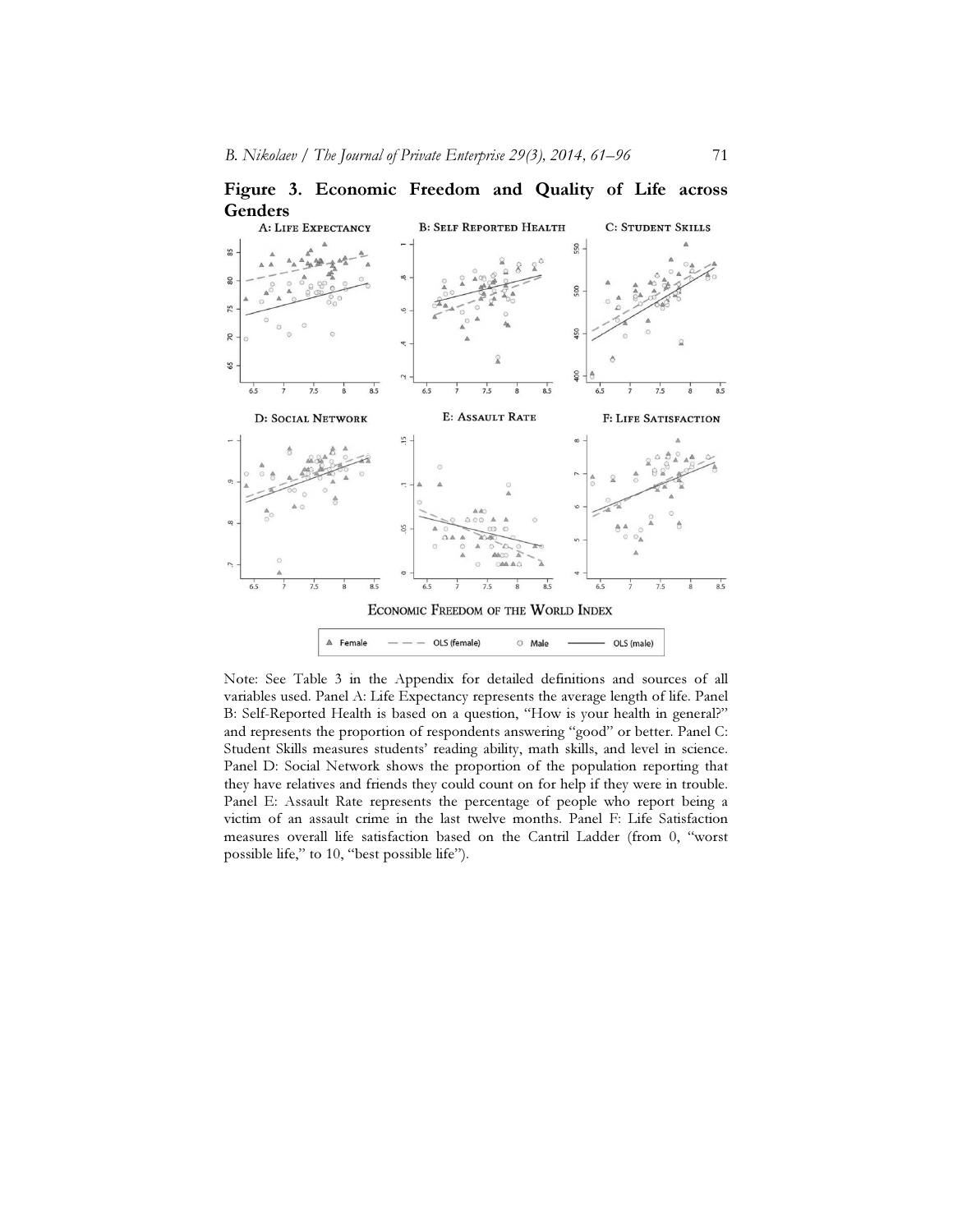



Note: See Table 3 in the Appendix for detailed definitions and sources of all variables used. Panel A: Employment Rate represents the share of working-age population (15 years or older) who are currently employed in a paid job. Panel B: Personal Income shows the average earnings per full-time employee in U.S. dollars, PPP. Panel C: Job Security shows the share of dependent employment with job tenure of less than six months. Panel D: Time Devoted to Leisure measures the number of hours devoted to leisure and personal care in a typical day. Panel E: Working Long Hours shows the proportion of employees who work for pay more than fifty hours a week. Panel F: LT (Long-Term) Unemployment represents the proportion of people in the labor force who have been unemployed for one year or more.

 Although there are differences between the two groups, the figures suggest that the effect of economic freedom is consistent across both genders. For example, while women have a higher average life expectancy than men, both men and women are more likely to live longer in countries with more economic freedom. Similarly, while men are more likely to be employed than women, countries with a higher level of economic freedom also have much higher employment rates for both genders. In fact, this relationship is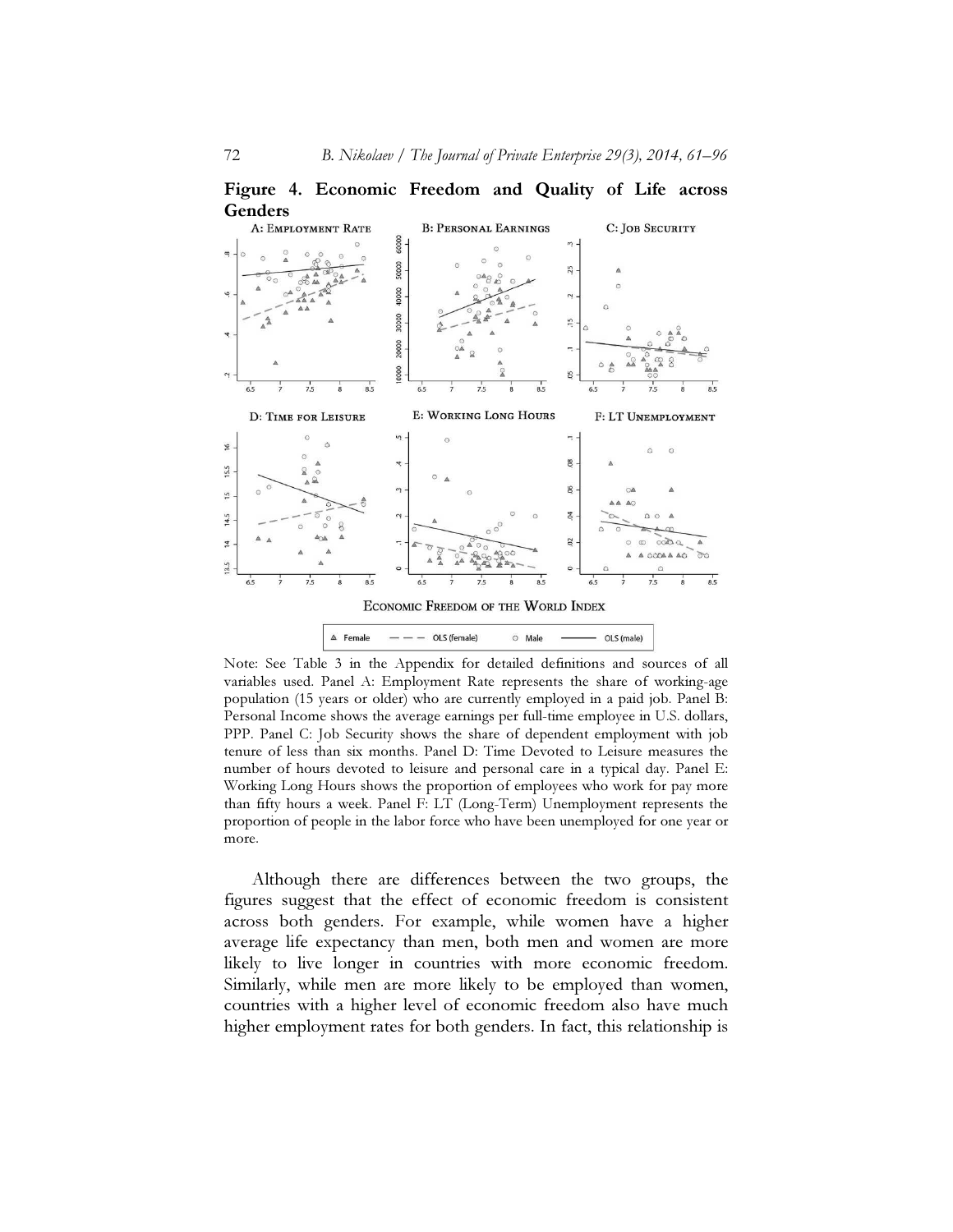especially pronounced for women. This is also true for other areas of quality of life. For example, economic freedom has a greater positive impact on the health, safety, and overall life satisfaction of women than it does for men.

#### D. Differences across the Top and Bottom Income Quintiles

 Next, Figures 5 and 6 compare outcomes on several indicators by separating the sample into high and low socioeconomic status. High socioeconomic status refers to the top income quintile, and low socioeconomic status refers to the bottom income quintile. When it comes to material standards of living, economic freedom seems to benefit the richest income quintile more than it does the poorest members of society. Nevertheless, even the poorest 20 percent of the population have slightly higher incomes in the countries with a higher degree of economic freedom. There does not seem to be much of an effect when it comes to long-term unemployment and civic engagement.

 Economic freedom, however, has a noticeable effect on the health, education, safety, and living conditions of both the rich and the poor. Poorer people, for example, who live in countries with high degree of economic freedom enjoy a less-polluted environment and are more likely to report better health. They are less likely to be assaulted and more likely to have a stronger social support network and to demonstrate higher educational skills. Ultimately, even the poorest quintile of income earners reports significantly higher life satisfaction in countries that have institutions consistent with the principles of economic freedom.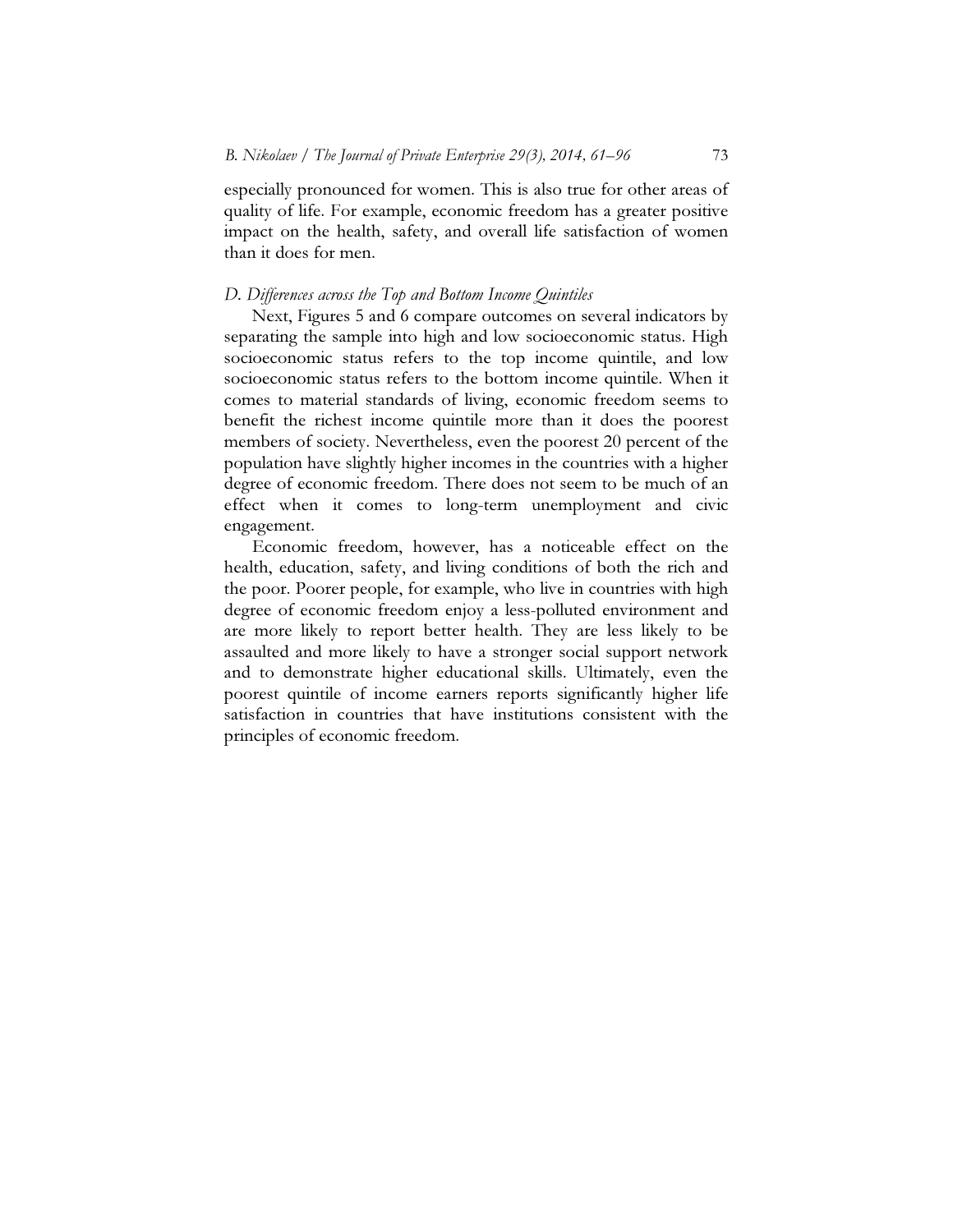Figure 5. Economic Freedom and Quality of Life, Top vs.



Note: See Table 3 in the Appendix for detailed definitions and sources of all variables used. Panel A: Employment Rate represents the share of working-age population (15 years or older) who are currently employed in a paid job. Panel B: Household Income represents disposable income (net of taxes, social security, and social transfers in-kind) in U.S. dollars, PPP. Panel C: Personal Income shows the average earnings per full-time employee in U.S. dollars, PPP. Panel D: Time Devoted to Leisure measures the number of hours devoted to leisure and personal care in a typical day. Panel E: Long-Term Unemployment represents the proportion of people in the labor force who have been unemployed for one year or more. Panel F: Voter Turnout measures the extent of electoral participation in major national elections.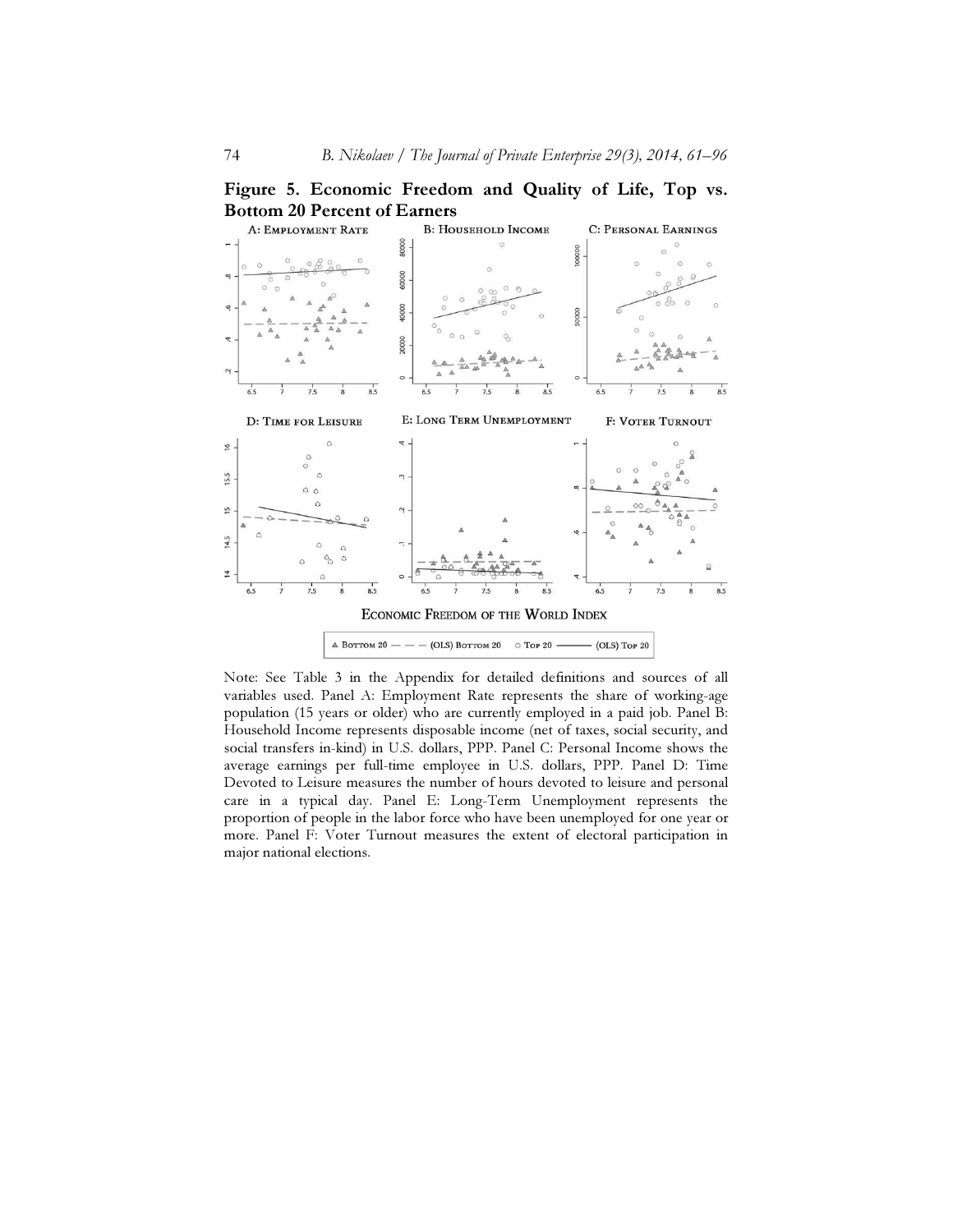



Note: See Table 3 in the Appendix for detailed definitions and sources of all variables used. Panel A: Self-Reported Health is based on a question, "How is your health in general?" and represents the proportion of respondents answering "good" or better. Panel B: Water Quality shows the percentage of people who report being satisfied with the quality of local water. Panel C: Student Skills measures students' reading ability, math skills, and level in science. Panel D: Social Network shows the proportion of the population reporting that they have relatives and friends they could count on for help if they were in trouble. Panel E: Assault Rate represents the percentage of people who report being a victim of an assault crime in the last twelve months. Panel F: Life Satisfaction measures overall life satisfaction based on the Cantril Ladder (from 0, "worst possible life," to 10, "best possible life").

#### E. Isolating the Effect of Income

 To obtain more comparable results across the different dimensions for quality of life, I next standardize all indicators so that: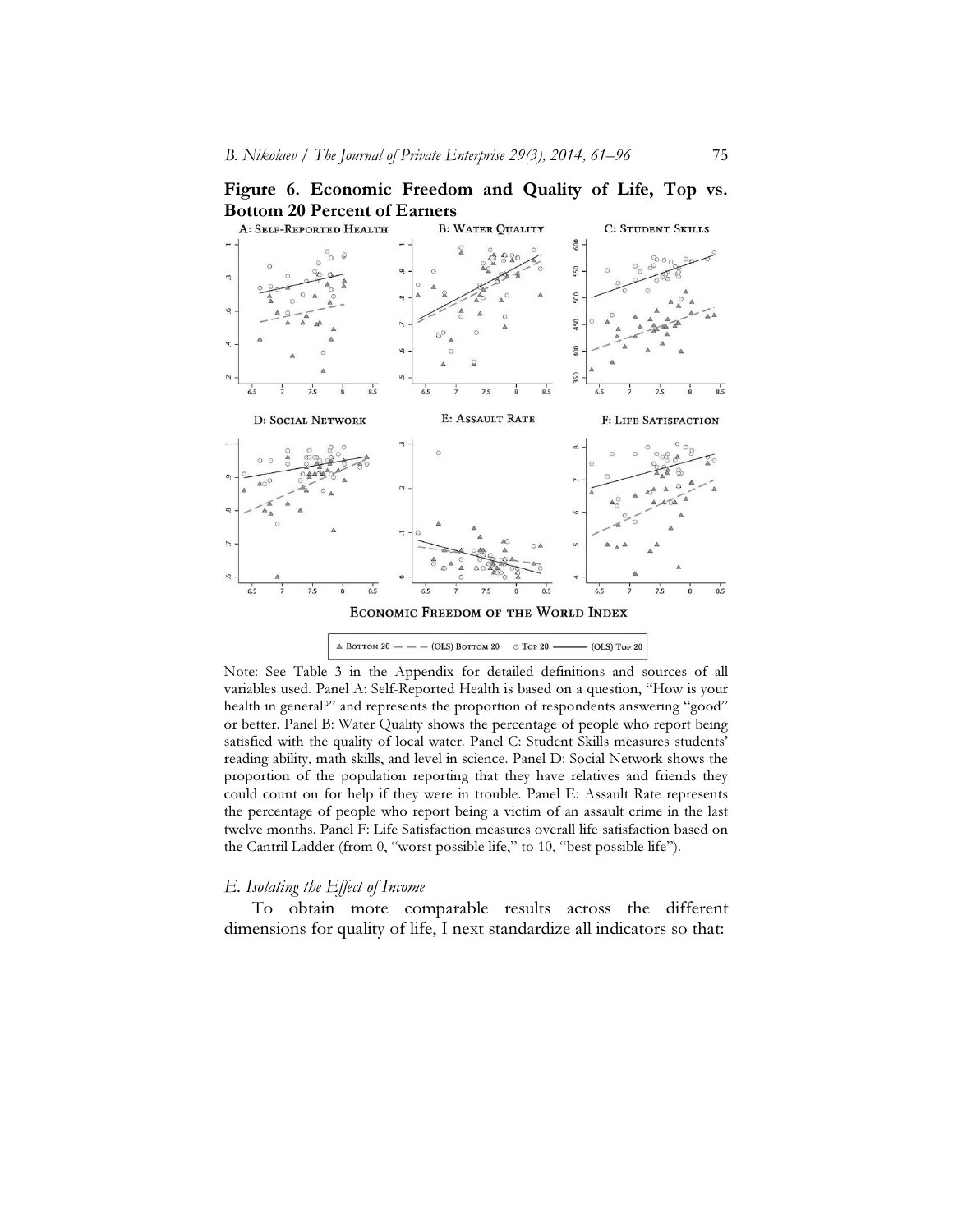#### Standardized Variable =  $x-\mu$  $\sigma$

where x is the original indicator,  $\mu$  is its mean, and  $\sigma$  is its standard deviation. The new standardized variables have a mean of 0 and a standard deviation of 1, which allows for easier comparison between the different categories of well-being. In the cases where more than one indicator is used to define a category, I use the mean of all standardized variables in this particular category.

 Next, I compare outcomes in each of the eleven dimensions for quality of life by splitting the sample of OECD countries into two groups based on their level of economic freedom: high or low level of economic freedom. I split the sample into halves instead of quintiles because most of the OECD member countries are highly developed economies with relatively free economies. The lowest value of the EFWI in the whole sample, for example, is 6.4, which is approximately equal to the mean value of the EFWI across all countries (both OECD and non-OECD ones). In addition, the mean difference in EFWI scores between the two groups is 0.76 points, which is approximately two-thirds of a standard deviation in the overall sample. Furthermore, one difficulty in comparing these outcomes is that economic freedom generates economic growth and higher personal income, which then affects many dimensions of wellbeing, such health and education. Thus, it is important to separate the effect of economic freedom from the effects of income. To do this, I run OLS regressions in the sample of OECD countries in which I control for the level of personal income and report the relative mean difference between countries with high and low levels of economic freedom.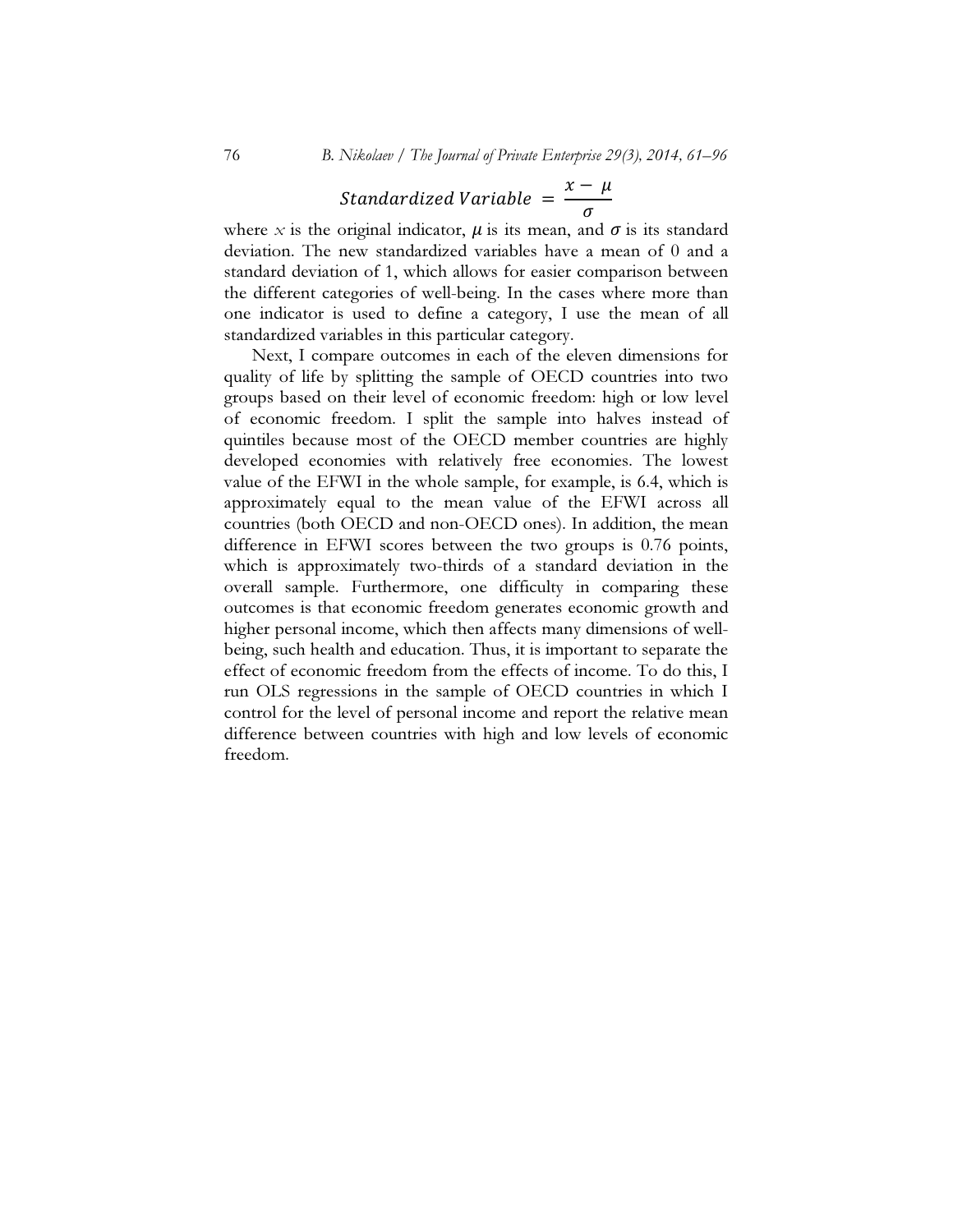Figure 7. Economic Freedom and Quality of Life, Isolating the

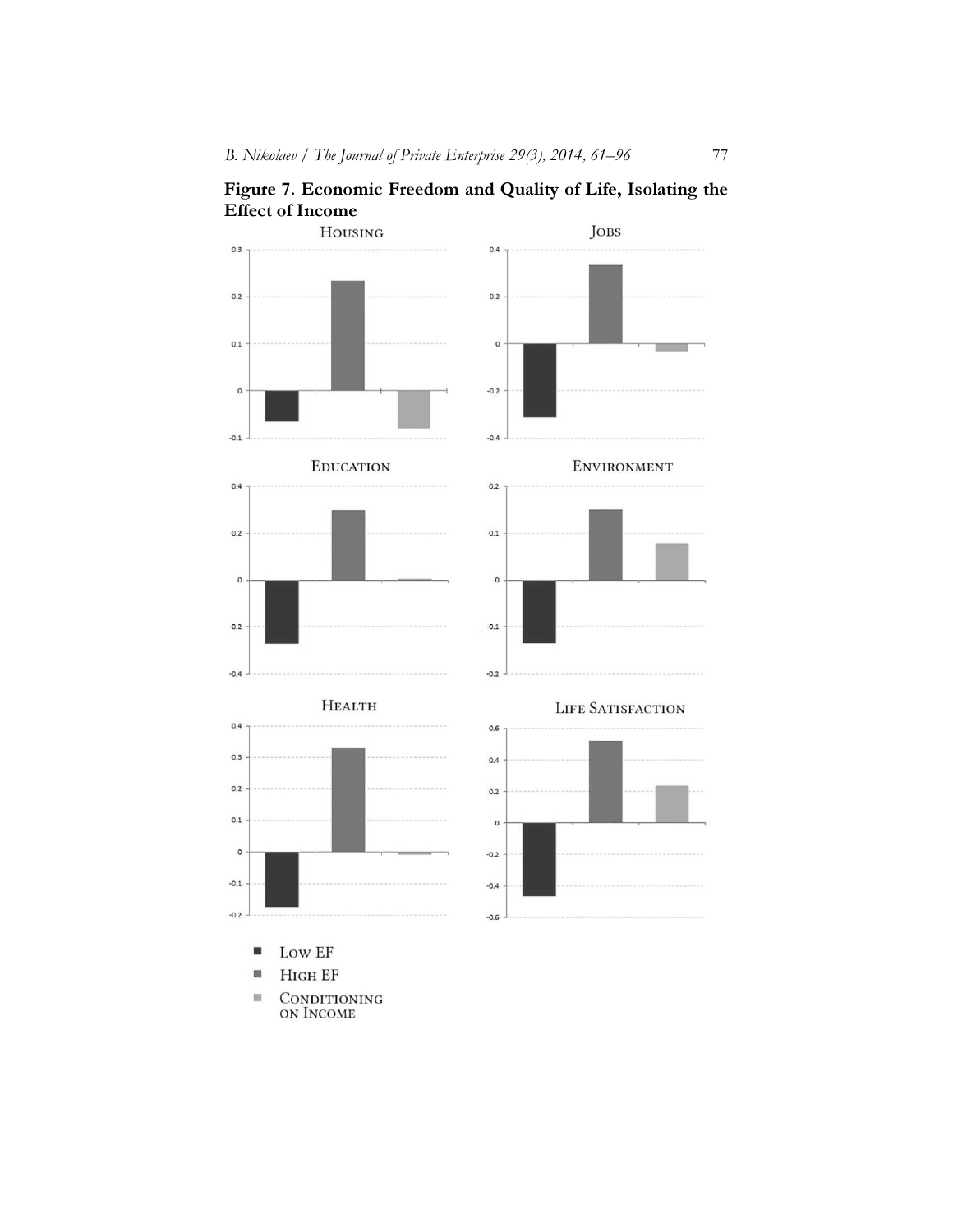

Figure 8. Economic Freedom and Quality of Life, Isolating the

 Figures 7 and 8 present the results. Each graph shows the average value of the standardized indicators in each cluster of countries based on their level of economic freedom: low EFWI (left bar) and high EFWI (middle bar). In addition, the last bar in each graph (to the

 $-0.4$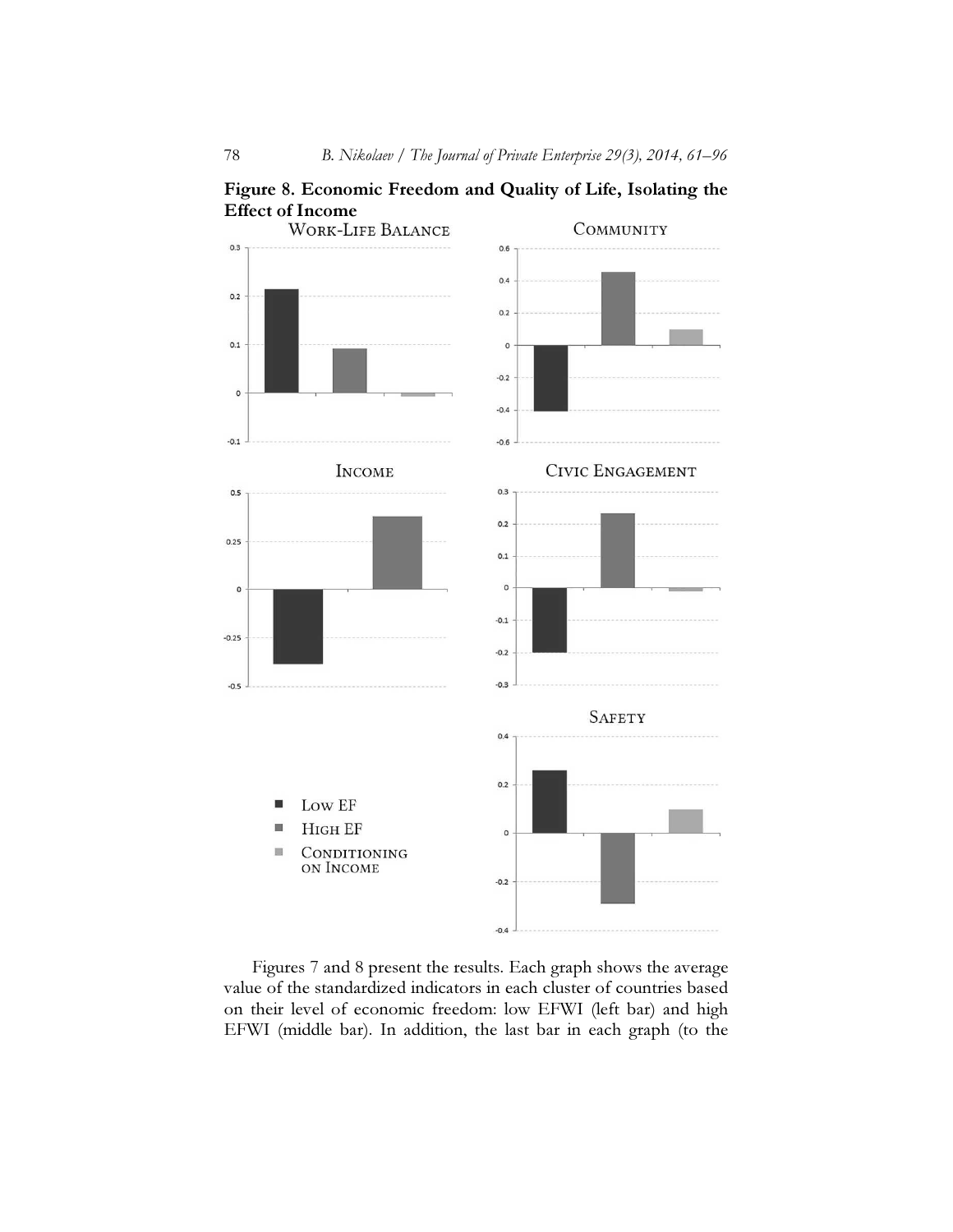right) reports the mean difference between countries with high and low levels of economic freedom while holding the level of income constant. This difference is evaluated relative to the mean value of the indicator in the group of countries with a low level of economic freedom.

 Several interesting conclusions emerge from the patterns suggested in Figure 7. First, the effect of economic freedom is substantial and positive in most of the eleven categories of wellbeing. This relationship holds even after conditioning on income. The only negative outcome is associated with the work-life balance category, and much of the difference between countries with high and low levels of economic freedom in the "housing" category seems to be due to the effect of income.

 Second, the largest differences in outcomes between countries with high and low levels of economic freedom are associated with the categories "community" and "life satisfaction": more than 0.8 of a standard deviation. The categories on civic engagement, safety, health, and education show the next largest difference in outcomes: approximately one-half of a standard deviation. As expected, higher economic freedom is also associated with a better material standard of living as suggested by the categories "jobs" and "income." Thus, although most of the previous studies in the economic freedom literature examine material outcomes such as income, unemployment, and poverty, the results in Figure 7 suggest that economic freedom may have even stronger effects in other areas of well-being, especially those associated with nonmaterial outcomes such as the strength of social networks and life satisfaction. One possible explanation comes from Inglehart et al. (2008, p. 266):

Under conditions of scarcity, people focus on survival needs, giving top priority to economic and physical security. Economic development increases people's sense of existential security, leading them to shift their emphasis from survival values toward self-expression values and free choice, which is a more direct way to maximize happiness and life satisfaction. This model proposes that human development shifts emphasis from the pursuit of happiness through economic means toward a broader pursuit of happiness by maximizing free choice in all realms of life.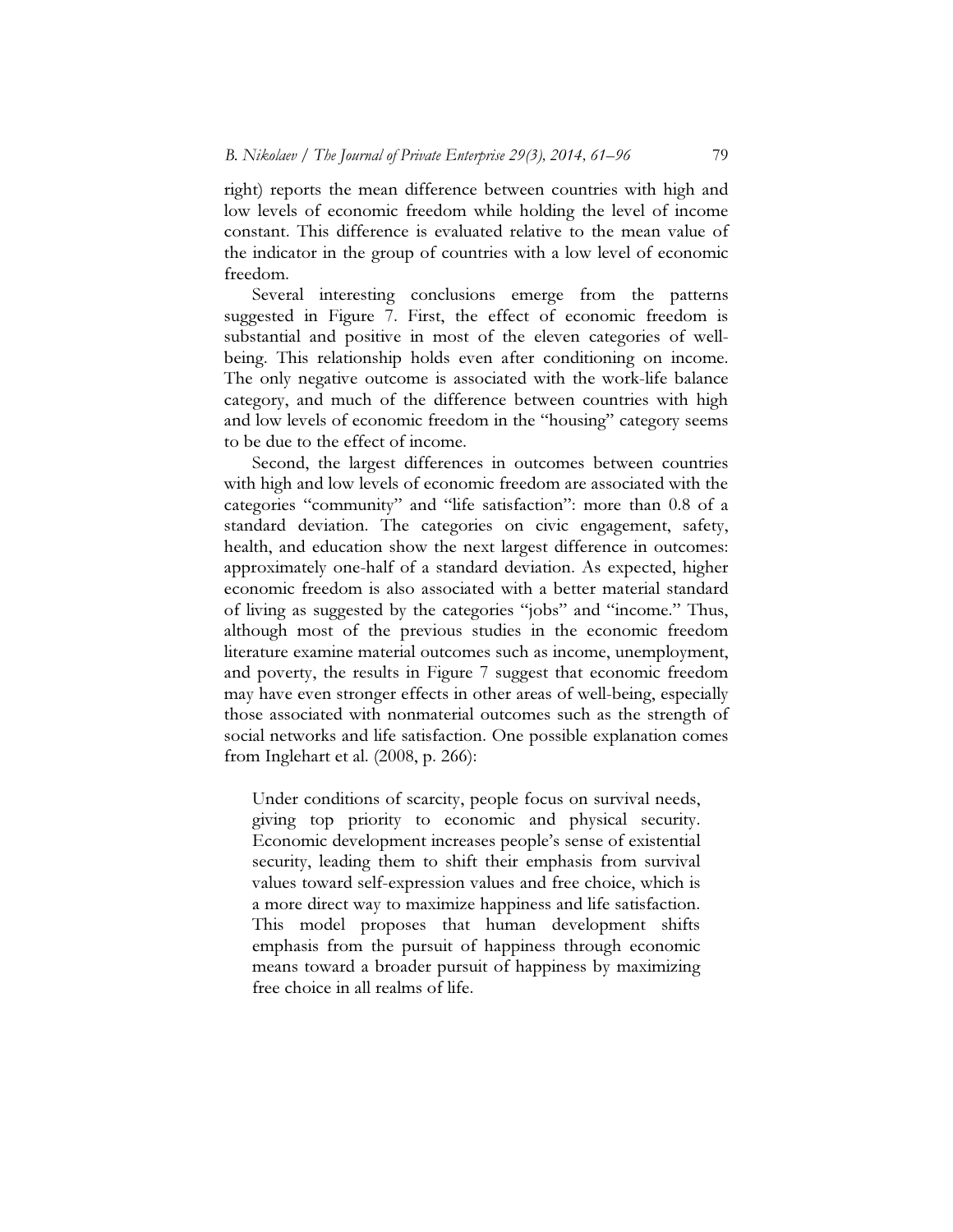Beyond some level of economic development, then, economic freedom may play a far more important role in maximizing psychological well-being than does money itself as economic freedom allows people to maximize their choices in all realms of life. In a recent study, for example, Paolo Verme (2009) shows that a variable that measures freedom of choice and the locus of control is found to predict life satisfaction better than any other known factor such as health, employment, income, marriage, or religion, both across countries and within countries.

#### IV. Economic Freedom and the Human Development Index

 Unfortunately, the indicators from the OECD's Your Better Life Index are available only for 2010. To analyze the effect of economic freedom over time and across a larger number of countries, I use data from the HDI from 1970 to 2010. The HDI is an attempt to track the *capabilities*, or opportunities, that people have to exercise their freedom to attain a better life. Since it was first launched in 1990, the HDI captures three essential components of human development: a long and healthy life, access to knowledge, and a decent standard of living. The "longevity and knowledge refer to the formation of human capabilities, and income is a proxy measure for the choices people have in putting their capabilities to use" (UNDP 1990, p. 14). The HDI is a geometric mean of the normalized indices in each one of the three dimensions of human development:<sup>5</sup>

$$
HDI = (I_{Life}^{1/3} * I_{Education}^{1/3} * I_{Income}^{1/3})
$$

The health subindex is calculated using data on life expectancy. The education subindex combines data from mean years of schooling (Barro and Lee 2012) and expected years of schooling from UNESCO. Finally, the income subindex is based gross national income (GNI) per capita from the World Bank and IMF. Although the HDI does not account for other important dimensions of human life, it is nevertheless the best measure that exists, which allows comparison of a large number of countries over a long period of time. Figure 9 provides some preliminary evidence on the relationship between the EFWI and the HDI. This relationship seems to be as strong and positive today as it was in the early 1980s.

 $\overline{a}$ 

<sup>&</sup>lt;sup>5</sup> For technical notes on the calculation of each dimension of the HDI and main data sources, please see Malik (2013).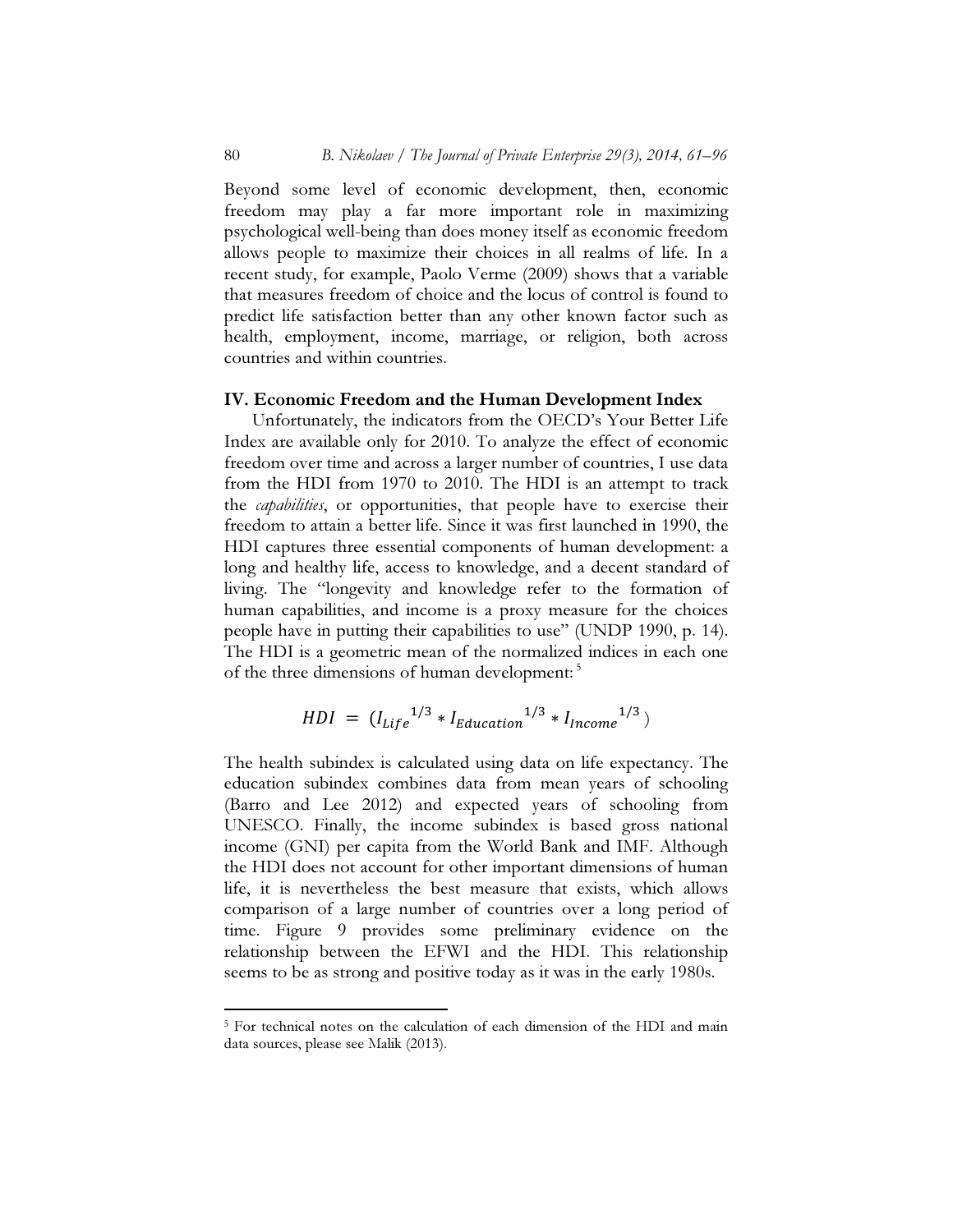

Figure 9. Economic Freedom and Human Development, 1980– 2009

 Examining the long-run relationship between economic freedom and human development is important because a large literature has emerged over the past several decades that suggests that beyond some level of economic development, higher economic growth is not the answer to improving quality of life and psychological well-being. One of the main arguments behind the widespread view that economic growth does not lead to better quality of life is that growth does not make us happier. This view is based on the empirical observation that although material standards of living have dramatically improved in the past several decades, reported happiness levels have stayed relatively flat (Easterlin 1974, 1995, 2010).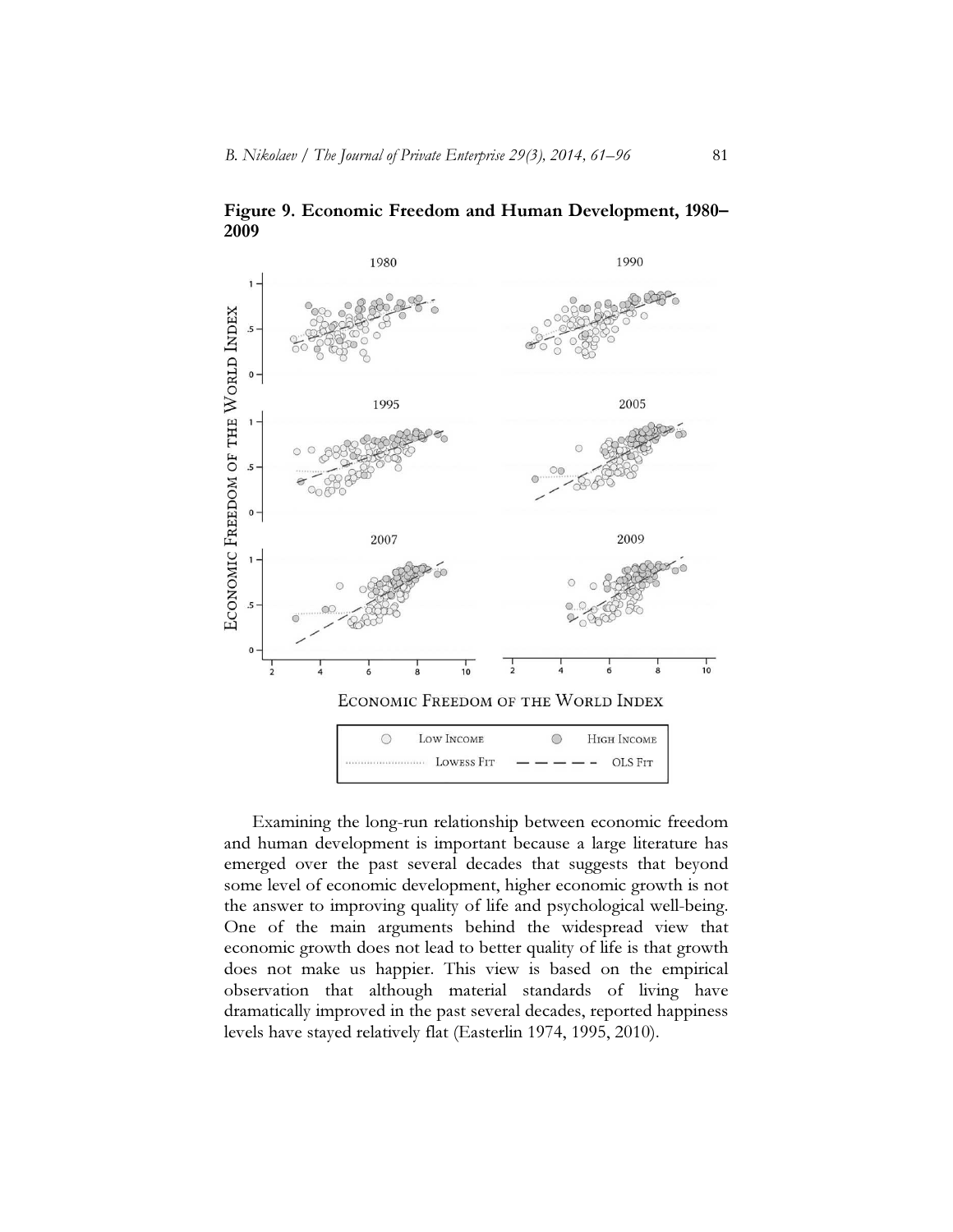A more recent criticism by Wilkinson and Pickett (2010) goes a step further. Economic growth in developed countries improves neither the psychological nor material well-being of people. Beyond some level of economic development, most social problems cannot be solved by higher GDP but are caused by inequalities in income. Among the rich countries, those that have the widest gap between the rich and poor also tend to have lower life expectancies, higher rates of crime, higher rates of infant mortality, lower standards of education, and higher murder rates.

 Following the approach of Easterlin (2010), I start the analysis with a parsimonious specification that examines the effect only of economic freedom and income inequality on human development for a pooled cross-country sample of more than 100 countries for the period 1980–2010. In addition, I examine the lagged effect of economic freedom for five, ten, and twenty-five year periods. I also test how changes in economic freedom and income inequality over the medium run (five years) and longer run (ten years) affect human development. Finally, I include a variable from Solt (2009) that measures income inequality in all regressions to address recent criticisms by Wilkinson and Pickett (2010), who argue that beyond some level of economic development, the strongest determinant of quality of life is the level of income inequality in a country.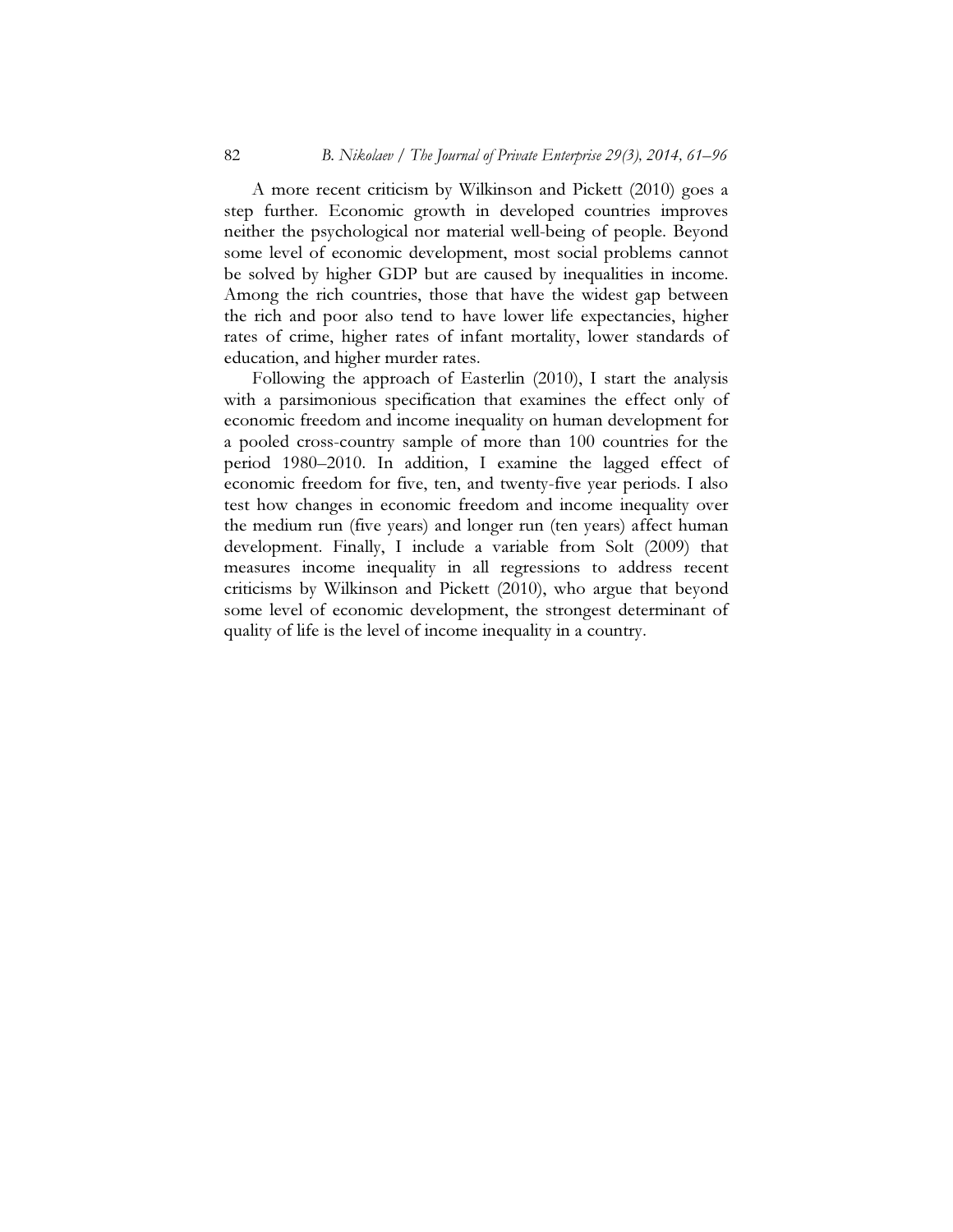|                            | (1)          | (2)          | (3)            | (4)                   |
|----------------------------|--------------|--------------|----------------|-----------------------|
| Variables                  | HDI          | <b>HDI</b>   | ΔHDI (5 years) | ∆HDI (10 years)       |
| Freedom                    | $0.0474***$  | $0.0456**$   |                |                       |
|                            | (.0100)      | (.0199)      |                |                       |
| Gini (Net)                 | $-0.0025***$ | $-0.0038***$ |                |                       |
|                            | (.0011)      | (.0012)      |                |                       |
| Freedom (5-year lag)       |              | $0.0376***$  |                |                       |
|                            |              | (.0114)      |                |                       |
| Freedom (10-year lag)      |              | $0.0218*$    |                |                       |
|                            |              | (.0128)      |                |                       |
| Freedom (25-year lag)      |              | 0.0109       |                |                       |
|                            |              | (.0117)      |                |                       |
| $\Delta$ Freedom (5 year)  |              |              | $0.0049***$    |                       |
|                            |              |              | (.0014)        |                       |
| $\Delta$ Gini (5 year)     |              |              | $0.0000$ ***   |                       |
|                            |              |              | (.0002)        |                       |
| $\Delta$ Freedom (10 year) |              |              |                | $0.0035**$            |
|                            |              |              |                | (.0017)<br>0.0002     |
| $\Delta$ Gini (10 year)    |              |              |                |                       |
| Year (period) dummies      | YES          | YES          | YES            | (.0002)<br><b>YES</b> |
|                            |              |              |                |                       |
| R squared                  | 0.64         | 0.68         | 0.066          | 0.029                 |
| Observations               | 555          | 222          | 429            | 326                   |
| Number of Countries        | 129          | 87           | 103            | 97                    |

Table 1. Economic Freedom, Income Inequality, and Human Development

Note: \*\*\*(\*\*)[\*] indicate significance at  $p < .01(p < .05)$  [p $< .01$ ]. Clustered robust standard errors are reported in parentheses.

All estimates are pooled OLS.

 Table 1 presents the main results for four different pooled OLS models with clustered robust standard errors. First, both economic freedom and income inequality have the expected signs and are statistically significant at the .01 level in all four models. Interestingly, model 2 suggests that the five- and ten-year lagged effect of economic freedom is also significantly and positively correlated with human development. This might be because some dimensions of economic freedom, such as the institutions that define the legal system, have relatively high transformation costs. Thus, it may take a substantial period of time for significant changes to take place, changes that may have an impact on the allocation of entrepreneurial talent (Baumol 1990). In fact, in area 2 of the EFWI, "Legal Structure and Security of Property Rights," the average change in the pooled sample is only 0.01 points. And although some countries experience rapid changes over the thirty-year period (e.g., Zimbabwe), most of the variation in this area of economic freedom is found not within but across countries. Finally, models 3 and 4 show that an increase in the level of economic freedom is associated with strong and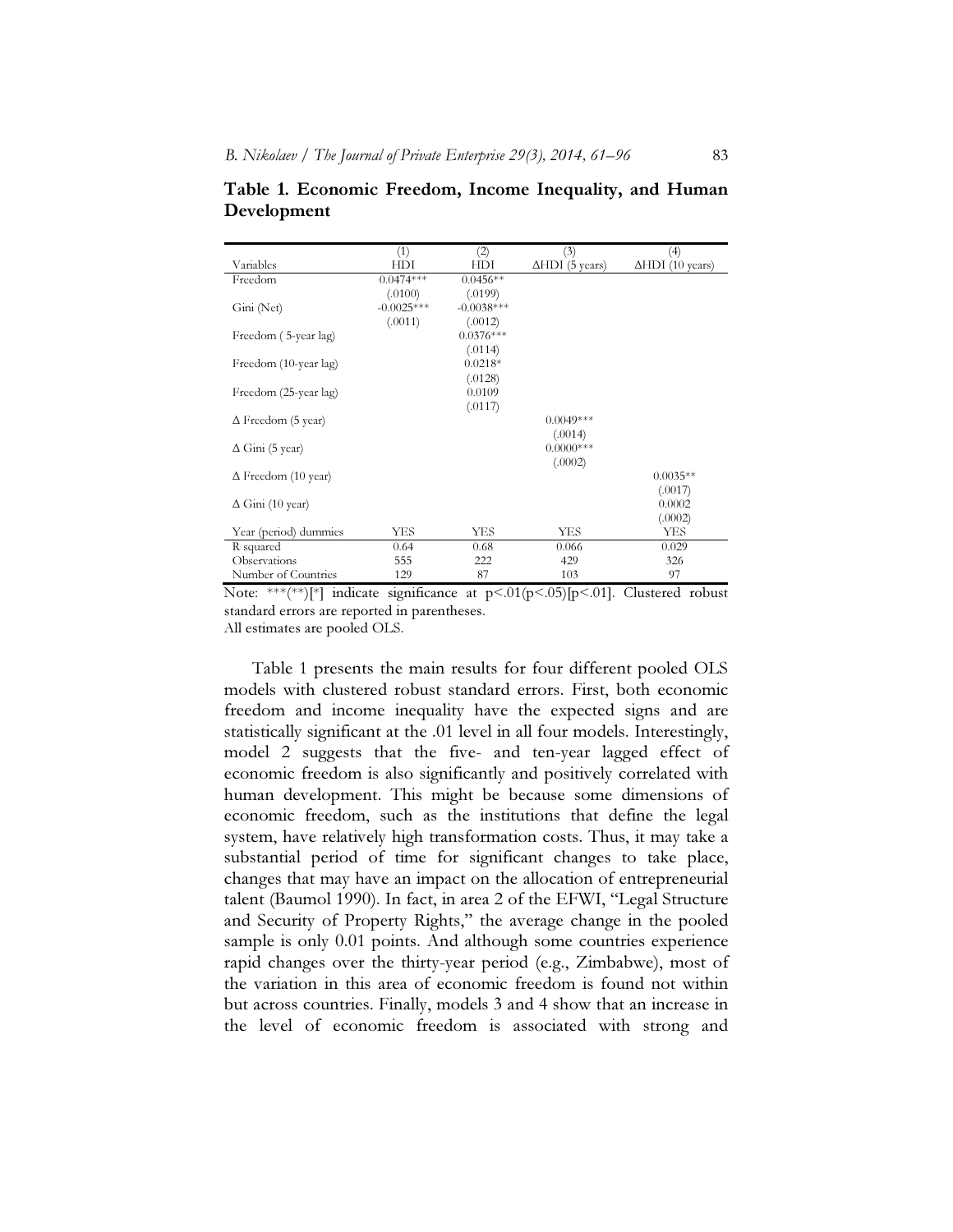significant improvement in the HDI over the short run (five years) and medium run (ten years).

 On the contrary, income inequality seems to affect the HDI negatively. As a comparison, the Gini coefficient will have to decrease by 25 percentage points (where Gini=0 is perfect equality, and Gini=100 is perfect inequality) to match the positive effect of a one-point increase in the EFWI score (EFWI=10 is perfect economic freedom and EFW=0 is no economic freedom). Surprisingly, an increase in income inequality over time is associated with improvement in human development. This effect is statistically significant only over the short run (five years.)

## Table 2. Economic Freedom, Income Inequality, and Human Development, High vs. Low Income

|                           |              | GDP<\$14,000              |              | GDP>\$14,000              |
|---------------------------|--------------|---------------------------|--------------|---------------------------|
| Variables                 | HDI          | $\triangle HDI$ (5 years) | HDI          | $\triangle HDI$ (5 years) |
| Freedom                   | $0.0630***$  |                           | $0.0344***$  |                           |
|                           | (.0086)      |                           | (.0076)      |                           |
| Gini (Net)                | $-0.0026***$ |                           | $-0.0027***$ |                           |
|                           | (.0014)      |                           | (.0012)      |                           |
| $\Delta$ Freedom (5 year) |              | $0.0034***$               |              | $0.0095***$               |
|                           |              | (.0016)                   |              | (.0018)                   |
| $\Delta$ Gini (5 year)    |              | 0.0000                    |              | 0.0001                    |
|                           |              | (.0002)                   |              | (.0005)                   |
| Year dummies              | YES          |                           |              |                           |
| R squared                 | 0.42         | 0.02                      | 0.066        | 0.064                     |
| Observations              | 365          | 194                       | 190          | 132                       |
| N of Countries            | 97           | 65                        | 38           | 37                        |

Note: \*\*\*(\*\*)[\*] indicate significance at p<.01(p<.05)[p<.01]. Clustered robust standard errors are reported in parenthesis.

All estimates are pooled OLS.

 Since the effectiveness of the institutions that define economic freedom may differ based on the level of economic development, Table 2 reports the results from models 1 and 3 for two subsamples of the population: high- and low-income countries. High-income countries are defined as having higher GDP per capita than \$14,000, and low-income countries as having GDP per capita less than or equal to \$14,000. This number is relatively close to the mean GDP per capita in the sample for 2010. It also splits the sample in a way so that one-third of the countries belong to the high-income group and two-thirds to the low-income group. This leaves enough variation and observations in each subsample so that the appropriate econometric tests and models can be performed. The results are consistent with those in Table 1, suggesting that both rich and poor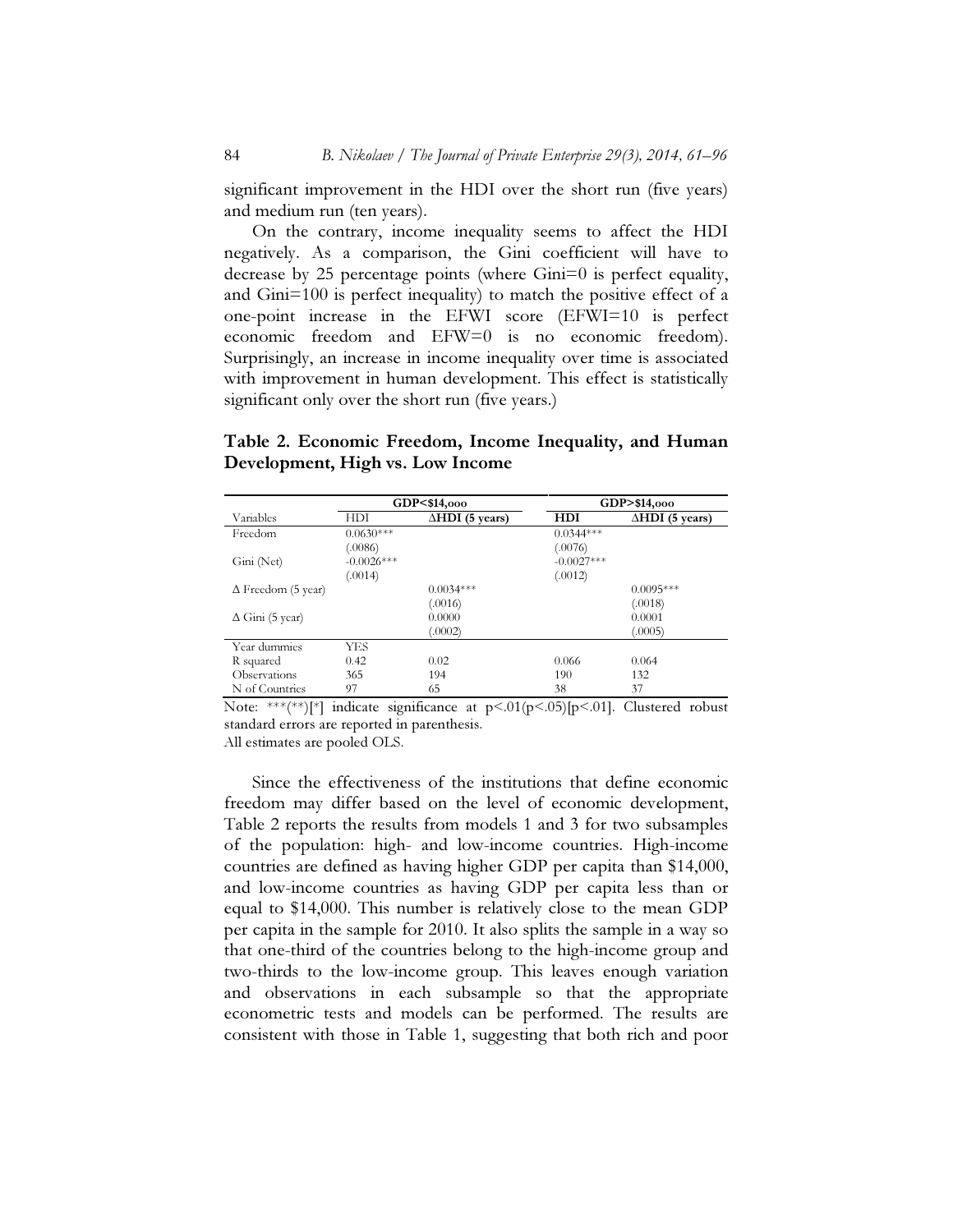countries benefit from increase in economic freedom. The positive effect of economic freedom on less-developed countries, however, is twice as strong as the effect on more developed ones. Similarly, changes in the level of economic freedom are associated with higher human development over the short run (five years).

### V. Conclusion

 Measures of material standards of living such as GDP dominate national debates on social and economic progress. Such measures, however, often fail to capture important dimensions of quality of life related to the strength of social networks, quality of education, frequency of civic engagement, personal health, and, most importantly, psychological well-being. In this paper, I provide some preliminary evidence on the relationship between economic freedom and quality of life using data from the Economic Freedom of the World Index, the OECD's Your Better Life Index, and the Human Development Index.

 The analysis suggests that countries with high degree of economic freedom experience better outcomes in many essential dimensions for quality of life, from better job opportunities and higher incomes to stronger social support networks and ultimately higher life satisfaction. The positive effect of economic freedom tends to be consistent across genders and income classes, although some differences exist. A high degree of economic freedom, for example, tends to benefit the material standard of living of the richest quintile more than the material well-being of the poorest quintile. A high level of economic freedom, however, is associated with stronger social support networks, better educational outcomes, and higher life satisfaction even among the bottom quintile of income earners. Most importantly, the evidence in this paper suggests that the positive effect of economic freedom might be further reaching than merely improving people's material standards of living, as it is commonly believed. Finally, using data from the Human Development Index from 1972 to 2010, this study shows that economic freedom leads to improvement in human development in both the short run (five years) and the long run (ten years).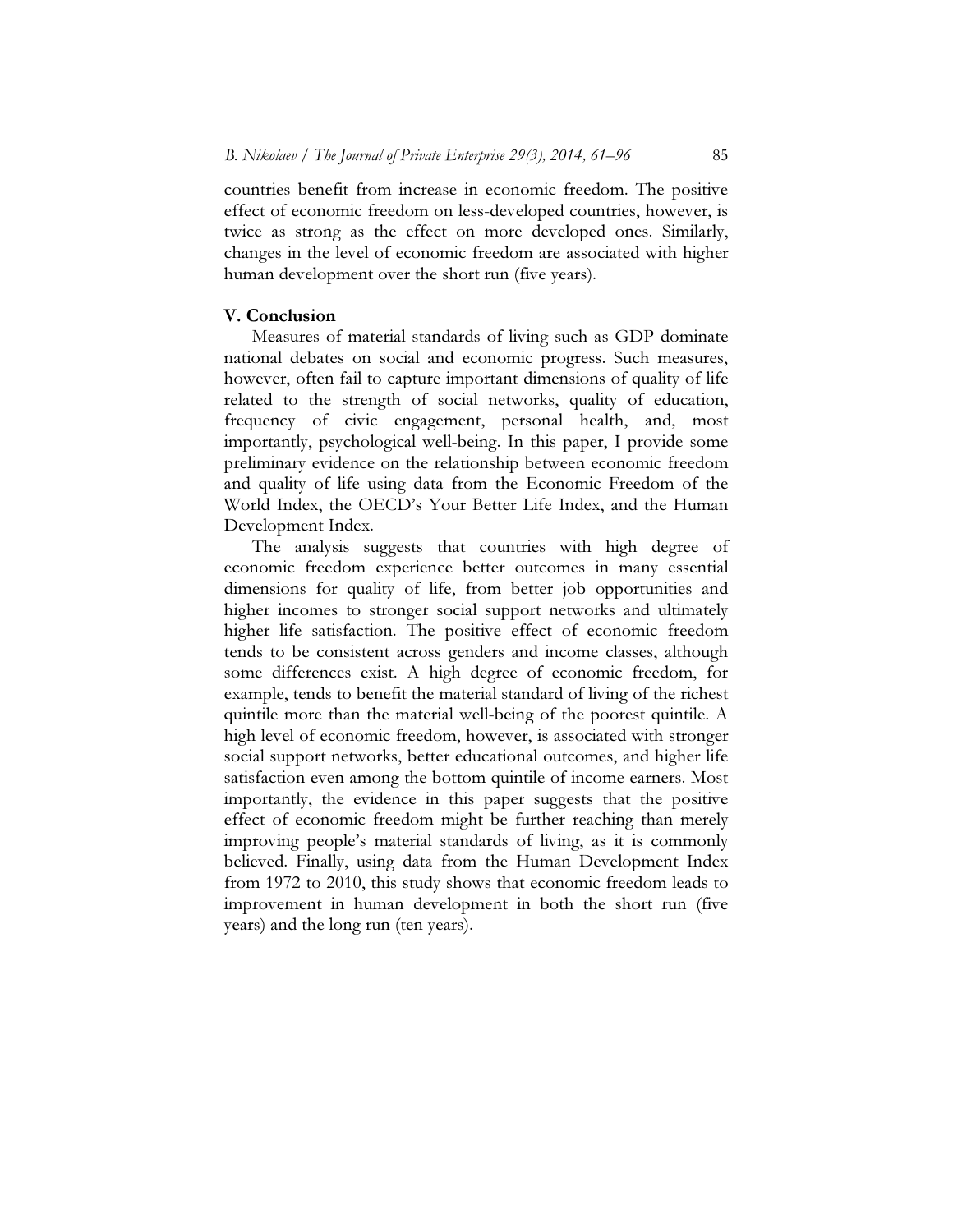#### References

- Azman-Saini, W., A. Baharumshah, A., and S. Law. 2010. "Foreign Direct Investment, Economic Freedom and Economic Growth: International Evidence." Economic Modeling, 27(5): 529–45.
- Baumol, W. 1990. "Entrepreneurship: Productive, Unproductive, and Destructive." Journal of Political Economy, 11(1): 893-21.
- Berggren, N., and H. Jordahl. 2006. "Free to Trust: Economic Freedom and Social Capital." Kyklos, 59(2): 141–69.
- Bergh, J. 2009. "The GDP Paradox." Journal of Economic Psychology, 30(2): 117–35.
- Di Tella, R., and R. MacCulloch. 2006. "Some Uses of Happiness Data in Economics." Journal of Economic Perspectives, 20(1): 25–46.
- Easterlin, R. A. 1974. "Does Economic Growth Improve the Human Lot?" In Nations and Households in Economic Growth: Essays in Honour of Moses Abramovitz, ed. P. A. David and Melvin W. Reder, pp. 98–125. New York: Academic Press.
- Easterlin, R. A. 1995. "Will Raising the Incomes of All Increase the Happiness Of All?" Journal of Economic Behavior and Organization, 27(1): 35–47.
- Easterlin, R., and O. Sawangfa. 2010. "Happiness and Growth: Does the Cross Section Predict Time Trends? Evidence from Developing Countries." In International Differences in Well-Being, ed. E. Diener, J. Helliwell, and D. Kahneman, pp. 162–212. Princeton, NJ: Princeton University Press.
- Feldmann, H. 2007. "Economic Freedom and Unemployment around the World." Southern Economic Journal, 74(1): 158–76.
- Frey, B. 2010. Happiness: A Revolution in Economics. London: MIT Press.
- Frey, B. S., and A. Stutzer. 2002. Happiness and Economics. Princeton, NJ: Princeton University Press.
- Gropper, D., R. Lawson, and J. Thorne. 2011. "Economic Freedom and Happiness." Cato, 31(2): 237–55.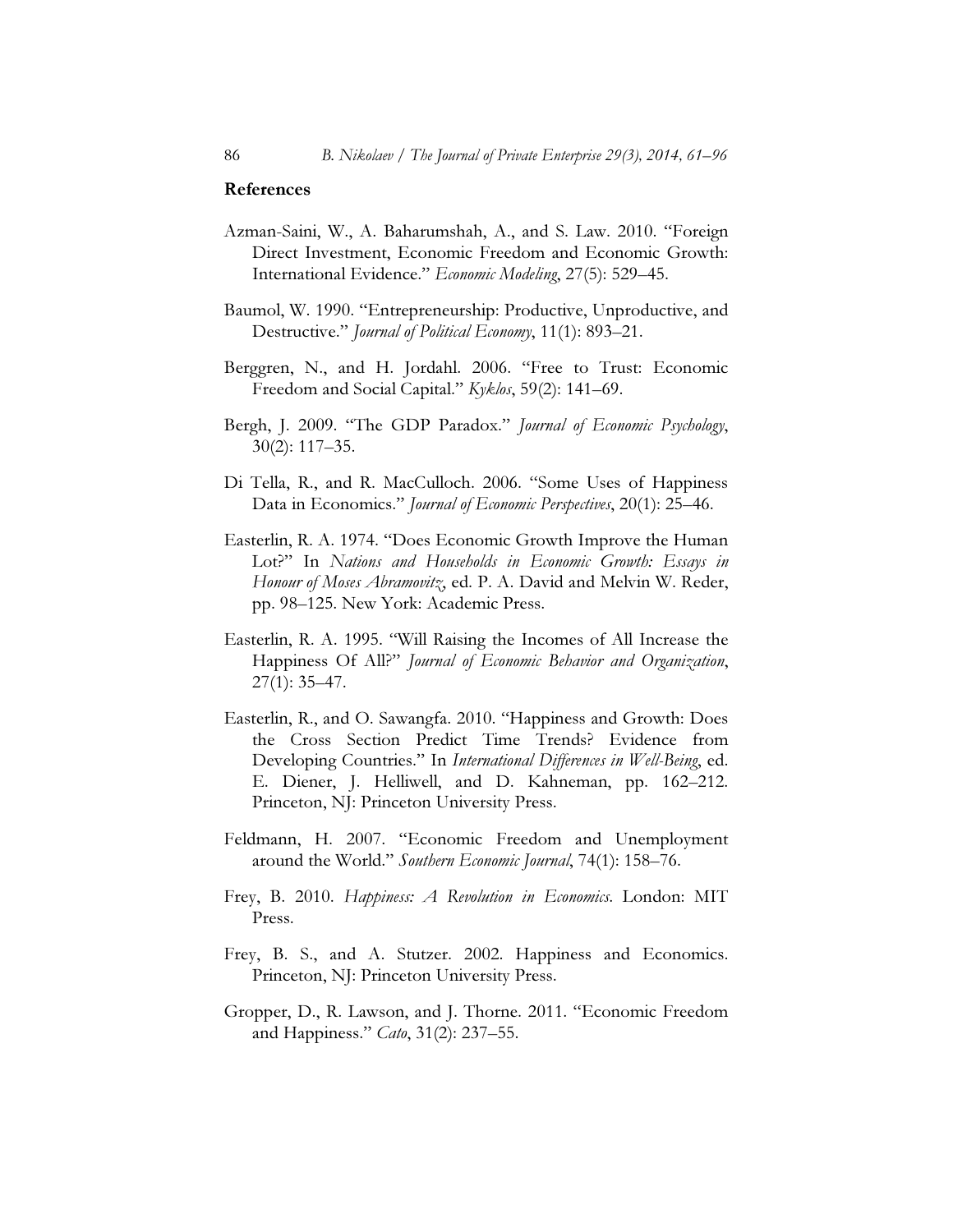- Grubel, H. 1998. "Economic Freedom and Human Welfare: Some Empirical Findings." Cato, 18(2): 287.
- Gwartney, J., R. Holcombe, and R. Lawson. 2006. "Institutions and the Impact of Investment on Growth." Kyklos, 59(2): 255–73.
- Gwartney, J., R. Lawson, and J. Hall. 2012. Economic Freedom of the World: 2012 Annual Report. Vancouver, Canada: Fraser Institute.
- Gwartney, J., R. Lawson, and R. Holcombe. 1999. "Economic Freedom and the Environment for Economic Growth." Journal of Institutional and Theoretical Economics, 155(4): 643–63.
- Hall, J., and R. Lawson. 2013. "Economic Freedom of the World: An Accounting of the Literature." Contemporary Economic Policy, 32(1):  $1 - 19$ .
- Hall, J., R. Sobel, and G. Crowley. 2010. "Institutions, Capital, and Growth." Southern Economic Journal, 77(2): 385–405.
- Heckelman, J., and S. Knack. 2009. "Aid, Economic Freedom, and Growth." Contemporary Economic Policy, 27(1): 46–53.
- Inglehart R. 2008. "Development, Freedom, and Rising Happiness: A Global Perspective (1981–2007)." Perspectives on Psychological Science, 3(4): 264–87.
- Kahneman, D., and A. B. Krueger. 2006. "Developments in the Measurement of Subjective Well-Being." Journal of Economic Perspectives, 20(1): 3–24.
- Layard, R. 2005. Happiness: Lessons from a New Science. New York: Penguin Press.
- Malik, Khalid. 2013."Human Development Report 2013. The Rise of the South: Human Progress in a Diverse World."
- Organization for Economic Cooperation and Development (OECD). 2013. How's Life? Measuring Well-being. OECD Publishing.
- Ovaska, T., and R. Takashima. 2006. "Economic Policy and the Level of Self-Perceived Well-Being: An International Comparison." Journal of Socio-Economics, 35(2): 308–25.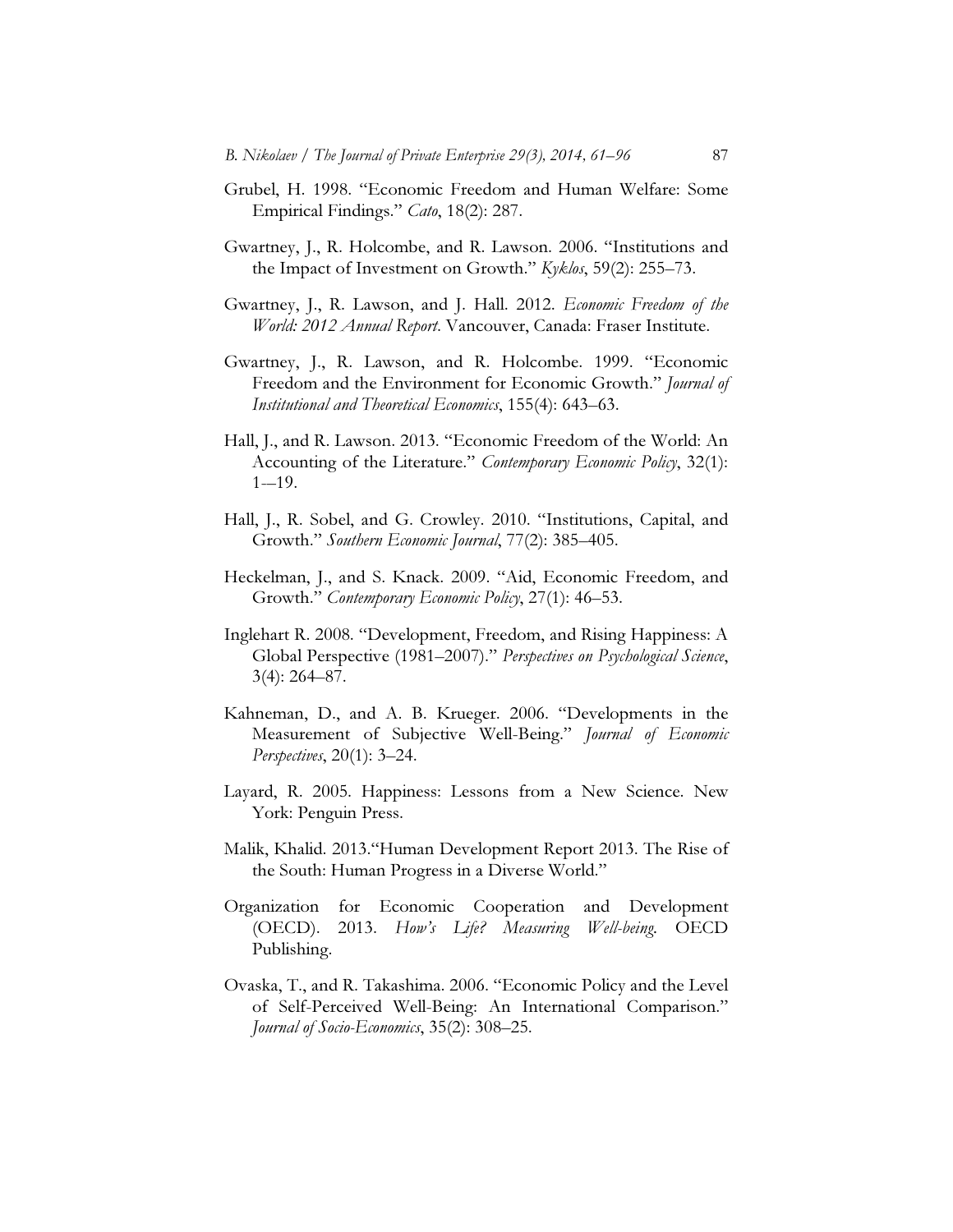- Scully, G. 2002. "Economic Freedom, Government Policy and the Trade-Off between Equity and Economic Growth." Public Choice, 113(2): 77–96.
- Solt, F. 2011. "Standardizing the World Income Inequality Database." Social Science Quarterly, 90(2): 231-42.
- Stiglitz, J., A. Sen, and J. Fitoussi. 2009. Report by the Commission on the Measurement of Economic Performance and Social Progress. Commission on the Measurement of Economic and Social Progress.
- Stroup, M. 2007. "Economic Freedom, Democracy, and the Quality of Life." World Development, 35(1): 52–66.
- United Nations Development Programme (UNDP). 1990. Human Development Report 1990. New York: Oxford University Press.
- Veenhoven, R. 2000. "Freedom and Happiness: A Comparative Study in Forty-Four Nations in the Early 1990s." In Culture and Subjective Well-Being, ed. E. Diener and E. Suh, pp. 257–88. Cambridge, MA: MIT Press.
- Verme, P. 2009. "Happiness, Freedom and Control." Journal of Economic Behavior and Organization, 71(2): 146–61.
- Wilkinson, R., and K. Pickett. 2010. The Spirit Level: Why Greater Equality Makes Societies Stronger. New York: Bloomsbury.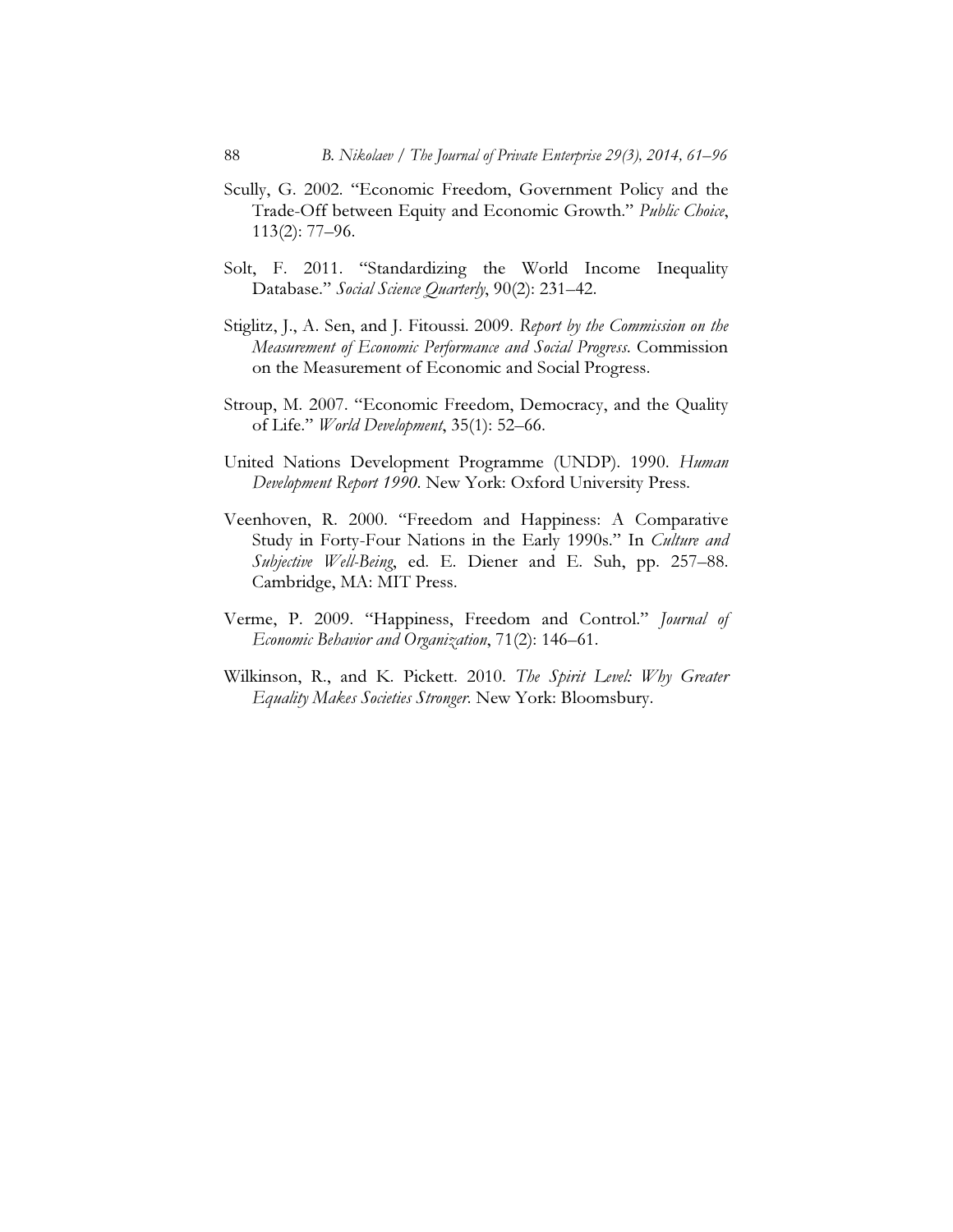# Appendix

## Table 3. Definitions and Sources of Variables in the OECD Better Life Index

| Area/<br>Indicators                      | <b>Definitions</b>                                                                                                                                                                                                                                                                                                                                            | <b>Sources</b>                                                                                                                                                                   |
|------------------------------------------|---------------------------------------------------------------------------------------------------------------------------------------------------------------------------------------------------------------------------------------------------------------------------------------------------------------------------------------------------------------|----------------------------------------------------------------------------------------------------------------------------------------------------------------------------------|
| Area 1:<br>Housing                       |                                                                                                                                                                                                                                                                                                                                                               |                                                                                                                                                                                  |
| 1A: Rooms per<br>person                  | It signals whether the persons<br>occupying a dwelling are<br>living in crowded conditions.<br>It is measured as the number<br>of rooms in a dwelling divided<br>by the number of persons<br>living in the dwelling.                                                                                                                                          | European Union<br>Statistics on<br>Income and Living<br>Conditions (EU-<br>SILC) for<br>European countries<br>and from<br>comparable<br>national surveys for<br>non-EU countries |
| 1B: Housing<br>expenditure               | It is calculated by dividing the<br>final consumption<br>expenditure of households in<br>housing and maintenance of<br>the house by the net adjusted<br>disposable income of the<br>households.                                                                                                                                                               | <b>OECD</b> National<br>Accounts database                                                                                                                                        |
| 1C: Dwelling<br>with basic<br>facilities | It provides an assessment of<br>the potential deficits and<br>shortcomings of<br>accommodations, focusing on<br>personal hygiene facilities.<br>One basic facility is<br>considered here: a lack of<br>indoor flushing toilet<br>(measured as the percentage<br>of dwellings not having an<br>indoor flushing toilet for the<br>sole use of their household). | EU-SILC and<br>national statistical<br>offices of Brazil,<br>Canada, Chile,<br>Japan, Korea,<br>Mexico, Turkey,<br>and the United<br><b>States</b>                               |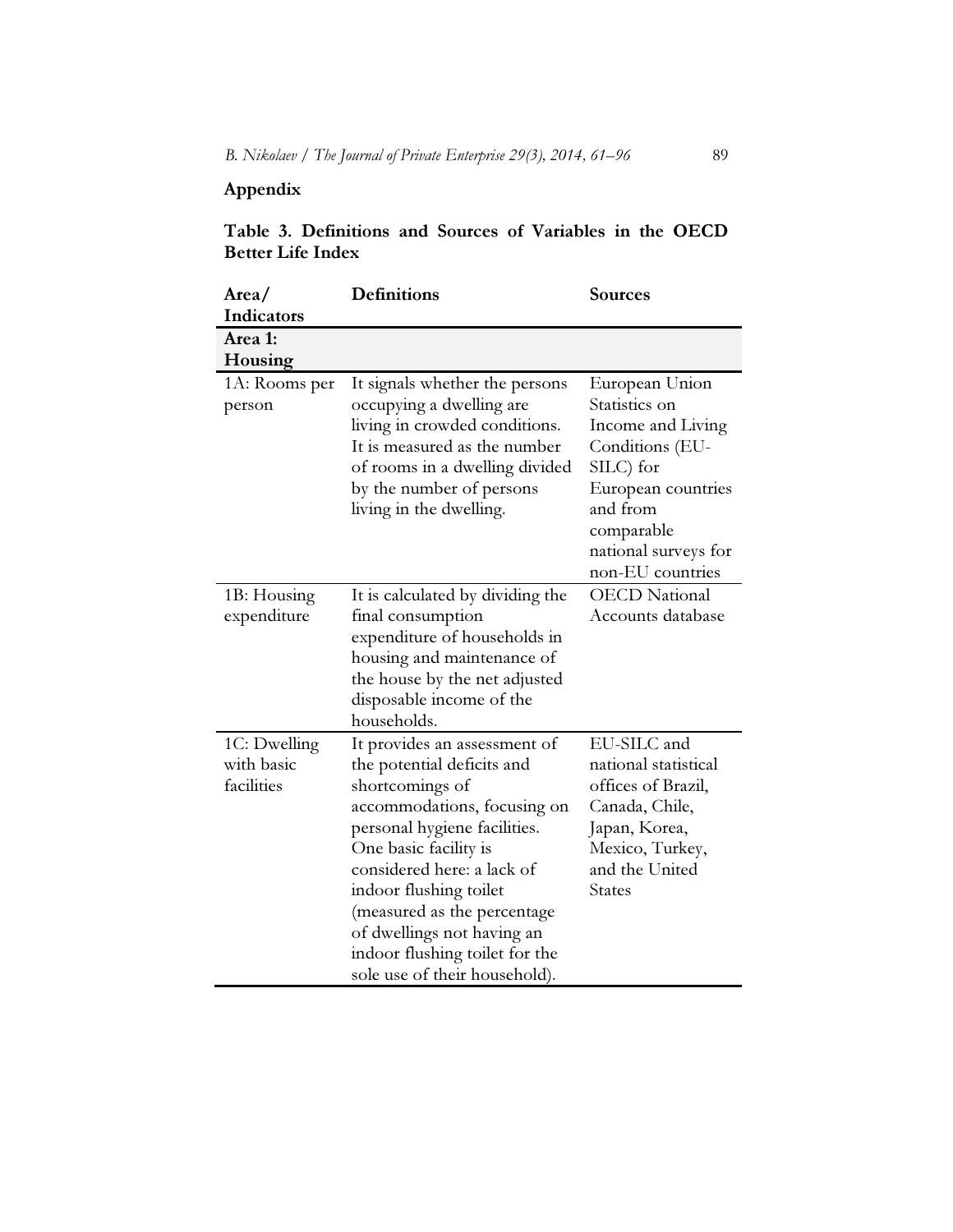| Area 2:                                                |                                                                                                                                                                                                                                                                                                                                                                                                                                                             |                                                 |
|--------------------------------------------------------|-------------------------------------------------------------------------------------------------------------------------------------------------------------------------------------------------------------------------------------------------------------------------------------------------------------------------------------------------------------------------------------------------------------------------------------------------------------|-------------------------------------------------|
| Income<br>2A: Household<br>disposable<br><i>income</i> | It includes income from work,<br>property, imputed rents<br>attributed to homeowners,<br>and social benefits in cash, net<br>of direct taxes and social<br>security contributions paid by<br>households. It also includes<br>the social transfers in kind,<br>such as education and health<br>care, that households receive<br>from governments. Income is<br>measured net of the<br>depreciation of capital goods<br>that households use in<br>production. | <b>OECD</b> National<br>Accounts at a<br>Glance |
| 2B: Household<br>financial<br>wealth                   | It consists of various financial<br>assets owned by households<br>(e.g., cash, bonds, and stock)<br>net of all types of financial<br>liabilities.                                                                                                                                                                                                                                                                                                           | <b>OECD</b> National<br>Accounts at a<br>Glance |
| Area 3: Jobs                                           |                                                                                                                                                                                                                                                                                                                                                                                                                                                             |                                                 |
| $3A$ :<br>Employment<br>rate                           | It is the share of the working<br>age population (people age 15<br>to 64 in most OECD<br>countries) who are currently<br>employed in a paid job.<br>Employed persons are those<br>age 15 and over who declare<br>having worked in gainful<br>employment for at least one<br>hour in the previous week,<br>following the standard ILO<br>definition.                                                                                                         | <b>OECD</b><br>Employment<br>Outlook            |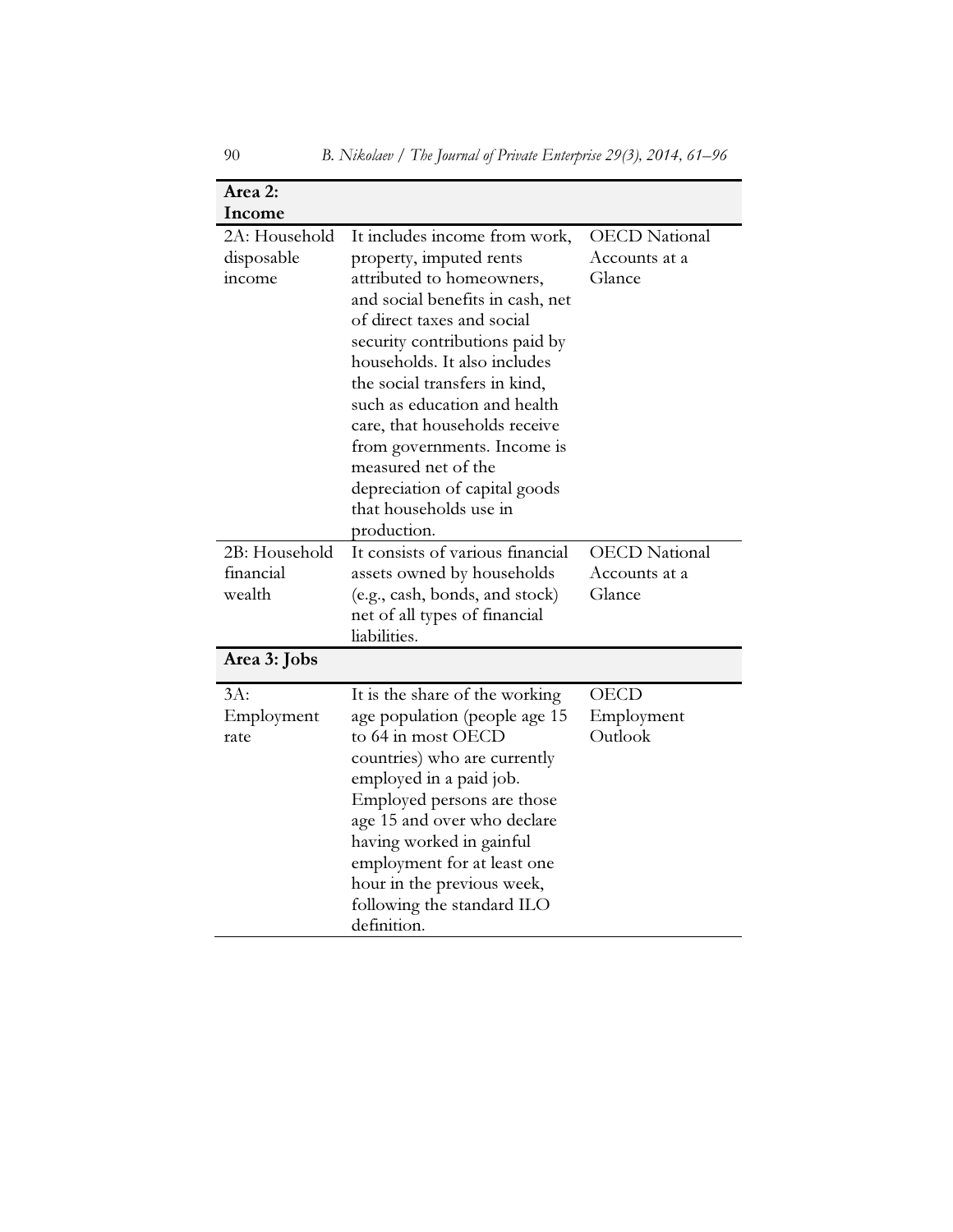| 3B: Long-term  | It is the number of persons    | <b>OECD</b>           |
|----------------|--------------------------------|-----------------------|
| unemployment   | who have been unemployed       | Employment            |
| rate           | for one year or more as a      | Outlook               |
|                | share of the labor force.      |                       |
|                | Unemployed persons are         |                       |
|                | those who are currently not    |                       |
|                | working but are willing to do  |                       |
|                | so and actively searching for  |                       |
|                | jobs.                          |                       |
| 3C: Personal   | It shows the average annual    |                       |
| earnings       | earnings per full-time         |                       |
|                | employee.                      |                       |
| 3D: Job        | It is the share of dependent   | <b>OECD</b>           |
| security       | employment with job tenure     | Employment            |
|                | of less than six months.       | Outlook               |
| Area 4:        |                                |                       |
| Community      |                                |                       |
| 4A: Quality of | It shows the proportion of the | <b>OECD</b> Factbook  |
| support        | population reporting that they |                       |
| network        | have relatives, friends, or    |                       |
|                | neighbors they could count     |                       |
|                | on to help if they were in     |                       |
|                | trouble.                       |                       |
| Area 5:        |                                |                       |
| Education      |                                |                       |
| 5A:            | It profiles the education of   | <b>OECD</b> Education |
| Educational    | the adult population as        | at a Glance           |
| attainment     | captured through formal        |                       |
|                | educational qualifications.    |                       |
|                | Educational attainment is      |                       |
|                | measured as the percentage of  |                       |
|                | the adult population (25 to 64 |                       |
|                | years of age) holding at least |                       |
|                | an upper secondary degree, as  |                       |
|                | defined by the OECD-ISCED      |                       |
|                | classification.                |                       |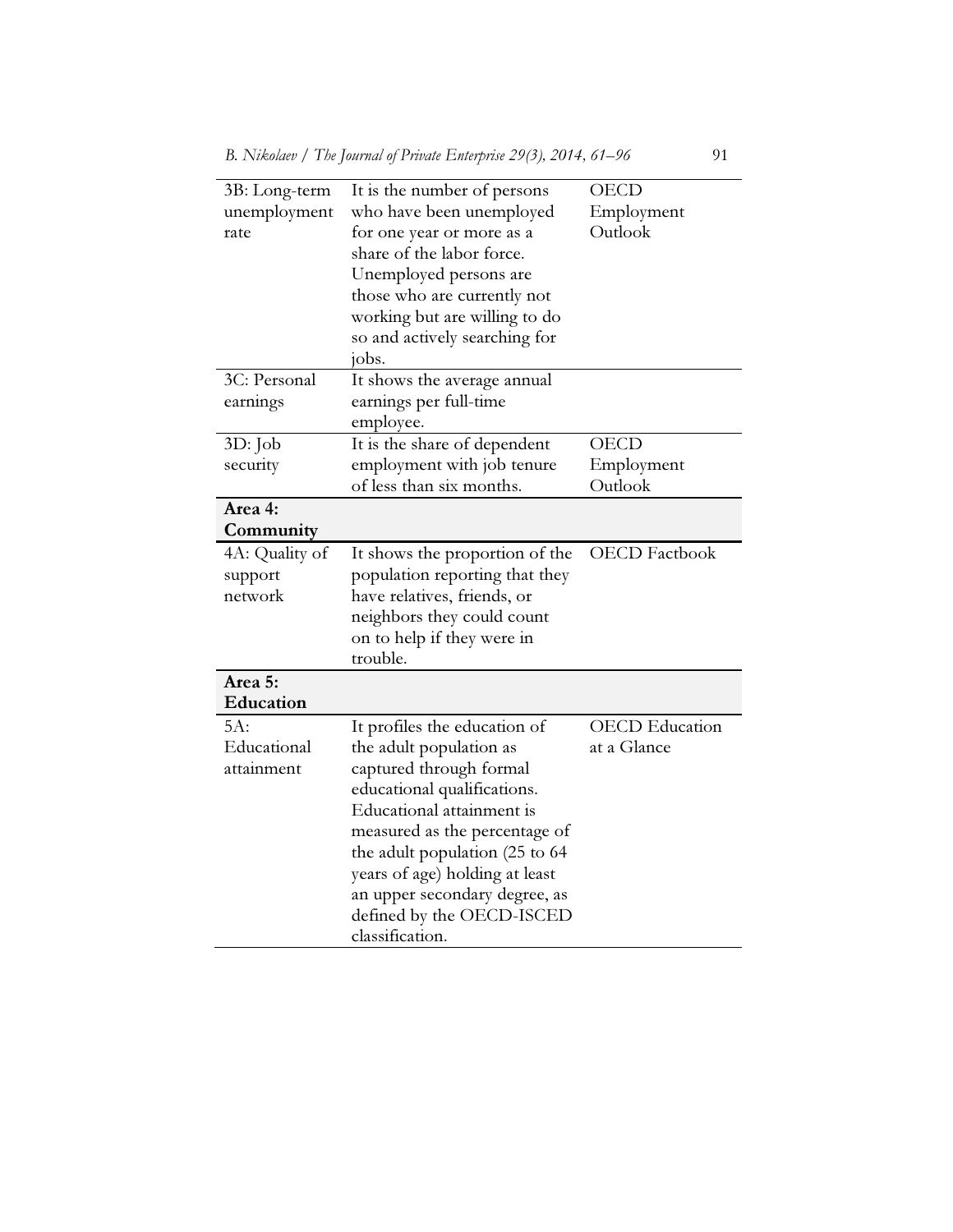| 5B: Years in    | It measures the average          |           |
|-----------------|----------------------------------|-----------|
| education       | duration of formal education     |           |
|                 | in which a five-year old child   |           |
|                 | can expect to enroll during his  |           |
|                 | or her lifetime.                 |           |
| 5C: Students    | It measures the capacity of      | OECD PISA |
| skills in math, | students near the end of         | Results   |
| reading and     | compulsory education.            |           |
| science         | Students were tested on their    |           |
|                 | reading ability, skills in math, |           |
|                 | and level in science. This       |           |
|                 | indicator comes from the         |           |
|                 | 2009 edition of OECD's           |           |
|                 | Programme for International      |           |
|                 | Student Assessment (PISA),       |           |
|                 | which focused on reading.        |           |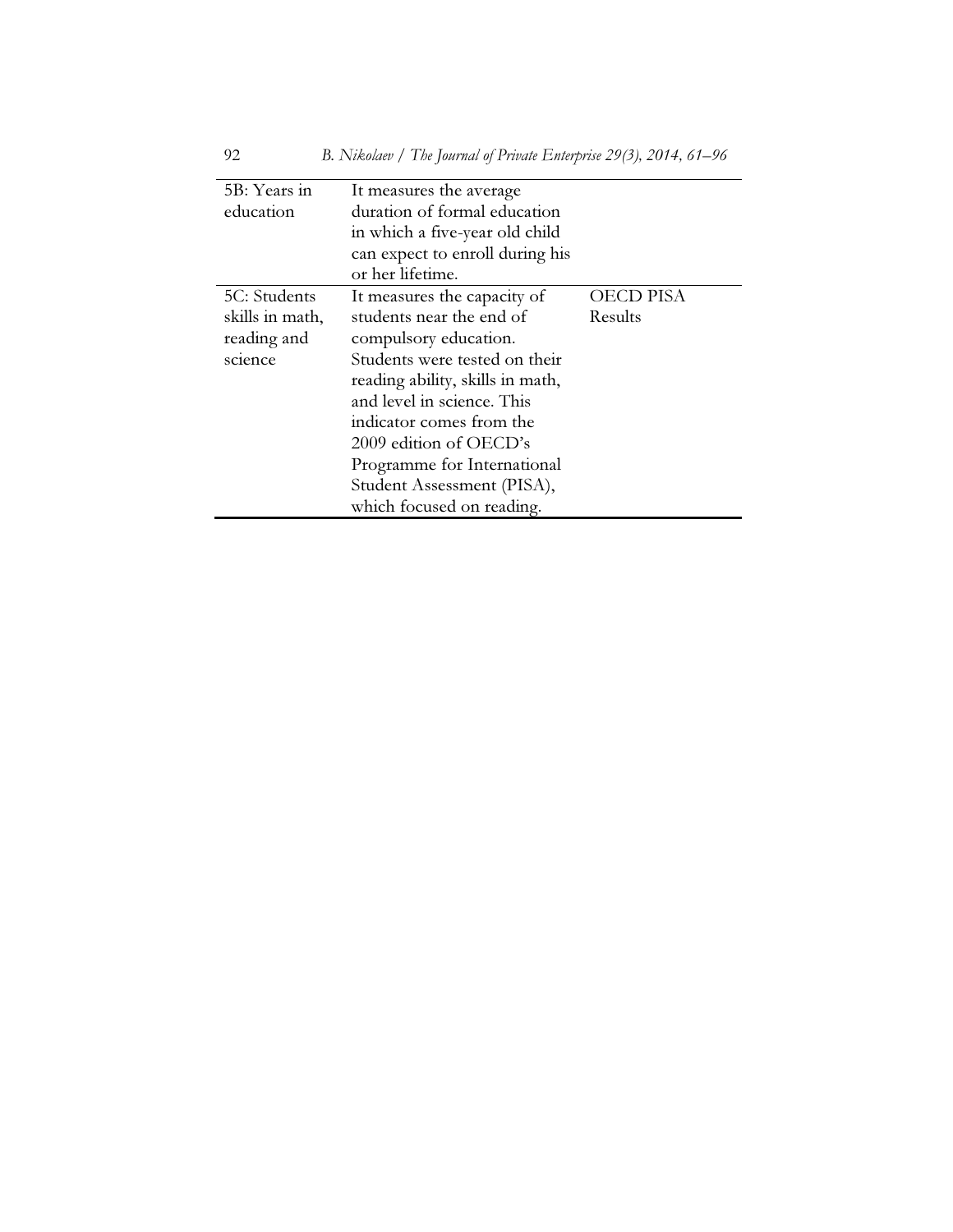| Area 6:              |                                                                                                                                                                                                                                                                                                                                                                                                                                                                                                                                                                                                                                                                       |                                  |
|----------------------|-----------------------------------------------------------------------------------------------------------------------------------------------------------------------------------------------------------------------------------------------------------------------------------------------------------------------------------------------------------------------------------------------------------------------------------------------------------------------------------------------------------------------------------------------------------------------------------------------------------------------------------------------------------------------|----------------------------------|
| Environment          |                                                                                                                                                                                                                                                                                                                                                                                                                                                                                                                                                                                                                                                                       |                                  |
| 6A: Air<br>pollution | It refers to the population-<br>weighted average<br>concentrations of fine<br>particles (PM10) in the air we<br>breathe (measured in<br>micrograms per cubic meter);<br>data refer to residential areas<br>of cities larger than 100,000<br>inhabitants. Particulate matter<br>consists of small liquid and<br>solid particles floating in the<br>air, and includes sulfate,<br>nitrate, elemental carbon,<br>organic carbon matter,<br>sodium, and ammonium ions<br>in varying concentrations. Of<br>greatest concern to public<br>health are the particles small<br>enough to be inhaled into the<br>deepest parts of the lung:<br>these particles are less than 10 | OECD<br>Environmental<br>Outlook |
|                      | microns in diameter (PM10).<br>PM10 also includes fine<br>particulate matter known as<br>PM 2.5.                                                                                                                                                                                                                                                                                                                                                                                                                                                                                                                                                                      |                                  |
| 6B: Water<br>quality | It shows the percentage of<br>people reporting to be<br>satisfied with the quality of<br>local water.                                                                                                                                                                                                                                                                                                                                                                                                                                                                                                                                                                 |                                  |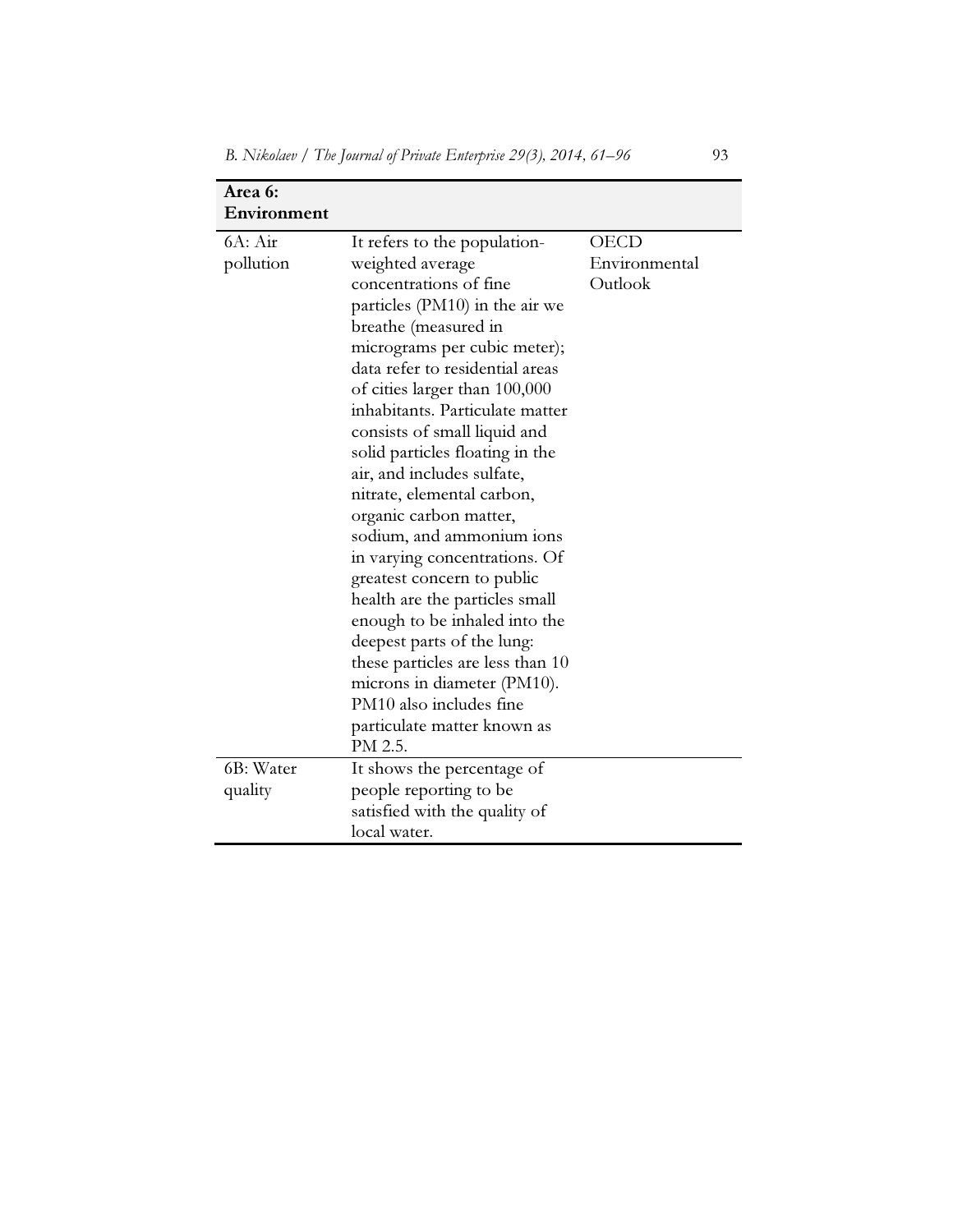| Area 7: Civic<br>Engagement |                                                                 |                        |
|-----------------------------|-----------------------------------------------------------------|------------------------|
| 7A: Voter                   | It measures the extent of                                       | OECD Society at a      |
| turnout                     | electoral participation in                                      | Glance                 |
|                             | major national elections. Only                                  |                        |
|                             | the number of votes cast over                                   |                        |
|                             | the population registered to                                    |                        |
|                             | vote are considered. The                                        |                        |
|                             | voting-age population is                                        |                        |
|                             | generally defined as the                                        |                        |
|                             | population age 18 or older,                                     |                        |
|                             | while the registered                                            |                        |
|                             | population refers to the                                        |                        |
|                             | population listed on the                                        |                        |
|                             | voters' register. The number                                    |                        |
|                             | of votes cast are gathered                                      |                        |
|                             | from national statistics offices                                |                        |
|                             | and national electoral                                          |                        |
|                             | management bodies.                                              |                        |
| 7B:                         | It describes the extent to                                      | <b>OECD</b> Indicators |
| Consultation                | which formal consultation                                       | of Regulatory          |
| on rulemaking               | processes are built in at key                                   | Management             |
|                             | stages of the design of                                         | <b>Systems Surveys</b> |
|                             | regulatory proposals and                                        | 2005, 2008 and         |
|                             | whether mechanisms exist for                                    | 2009, OECD, Paris      |
|                             | the outcome of that                                             |                        |
|                             | consultation to influence the                                   |                        |
|                             | preparation of draft primary<br>laws and subordinate            |                        |
|                             |                                                                 |                        |
|                             | regulations. This indicator is a<br>composite index aggregating |                        |
|                             | various information on the                                      |                        |
|                             | openness and transparency of                                    |                        |
|                             | the consultation process used                                   |                        |
|                             | when designing regulations.                                     |                        |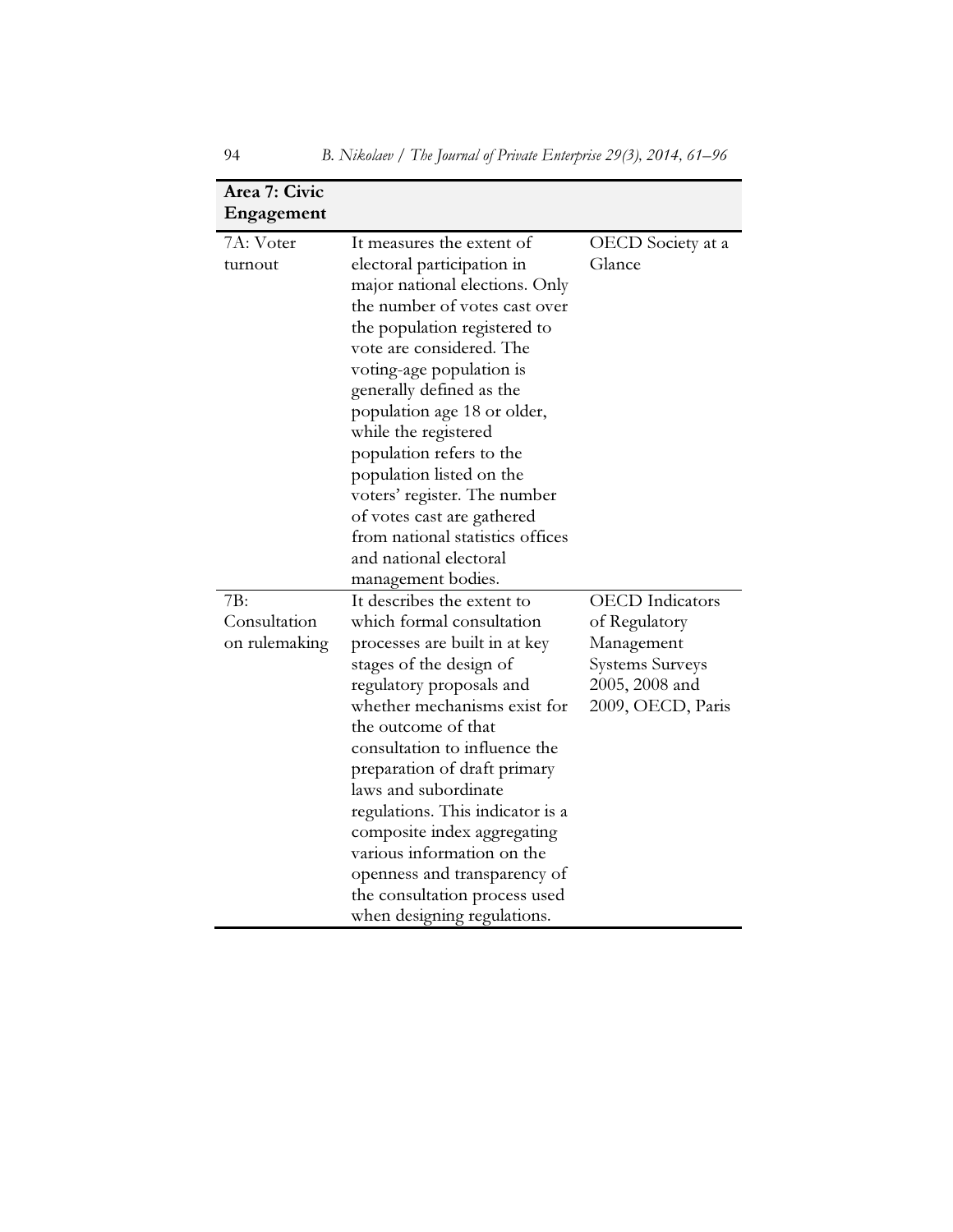| Area 8:<br>Health                          |                                                                                                                                                                                                                                                                                                                                                                                                                                                                                                                                                                             |                                |
|--------------------------------------------|-----------------------------------------------------------------------------------------------------------------------------------------------------------------------------------------------------------------------------------------------------------------------------------------------------------------------------------------------------------------------------------------------------------------------------------------------------------------------------------------------------------------------------------------------------------------------------|--------------------------------|
| 8A: Life<br>expectancy                     | It is the standard measure of<br>the length of people's life. Life<br>expectancy measures how<br>long on average people could<br>expect to live based on the<br>age-specific mortality rates<br>currently prevailing. Life<br>expectancy can be computed<br>at birth and at various ages.                                                                                                                                                                                                                                                                                   | OECD Health<br>Database        |
| 8B: Self-<br>reported<br>health<br>Area 9: | It is based on questions of the<br>type: "How is your health in<br>general?" Data are based on<br>general household surveys or<br>on more detailed health<br>interviews undertaken as part<br>of the official surveys in<br>various countries.                                                                                                                                                                                                                                                                                                                              | <b>OECD</b> Health<br>Database |
| Subjective<br><b>Well-Being</b>            |                                                                                                                                                                                                                                                                                                                                                                                                                                                                                                                                                                             |                                |
| 9A: Life<br>Satisfaction                   | It measures overall life<br>satisfaction as perceived by<br>individuals. Life satisfaction<br>measures how people evaluate<br>their life as a whole rather<br>than their current feelings. It<br>is measured via the Cantril<br>Ladder (also referred to as the<br>Self-Anchoring Striving<br>Scale), which asks people to<br>rate how they value their life<br>in terms of the best possible<br>life $(10)$ to the worst possible<br>life (0). The score for each<br>country is calculated as the<br>mean value of responses to<br>the Cantril Ladder for that<br>country. | OECD Society at a<br>Glance    |